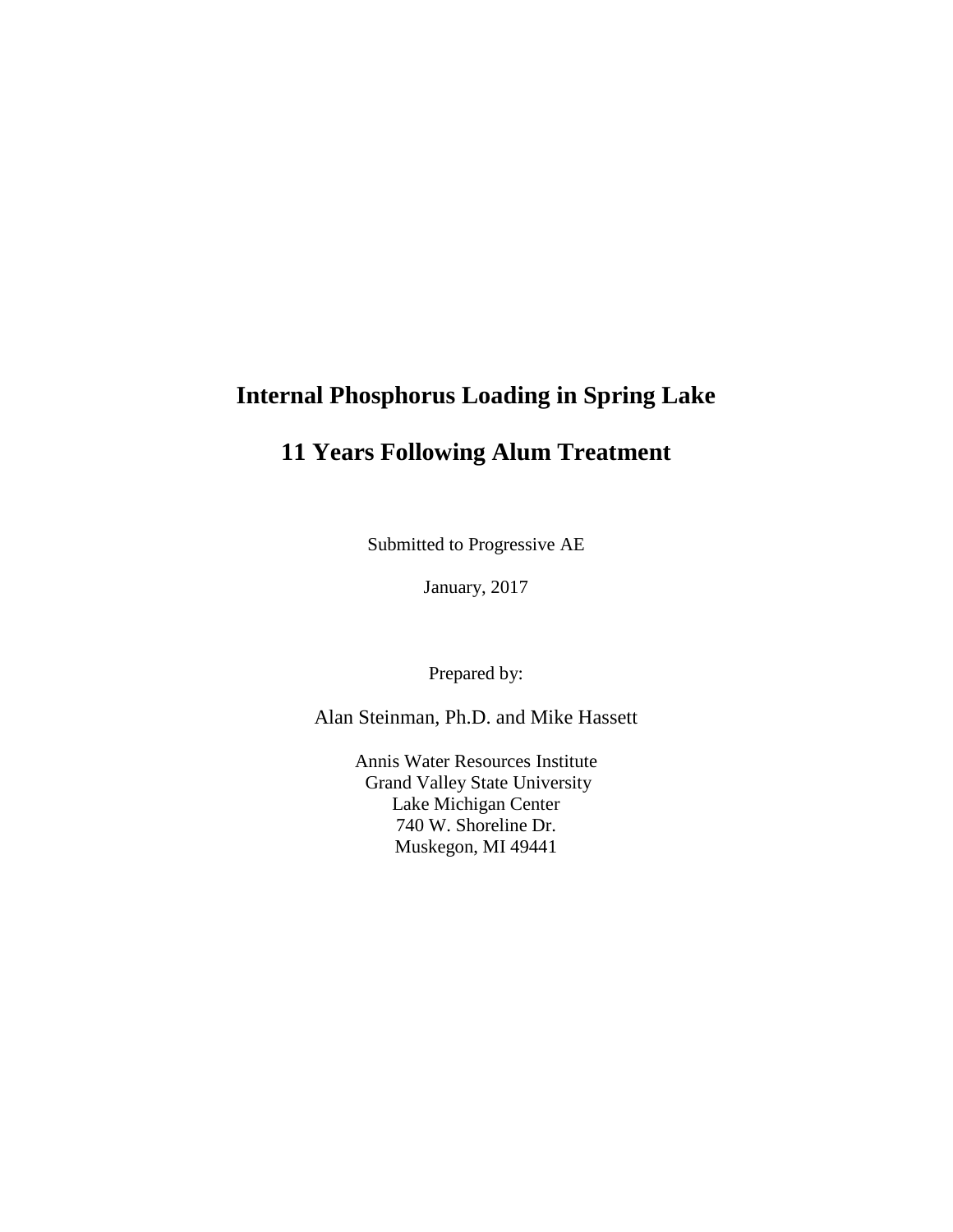#### **EXECUTIVE SUMMARY**

An analysis of internal phosphorus loading and benthic macroinvertebrate community structure in Spring Lake, MI, was conducted in September 2016,  $\sim$ 11 years following alum treatment. Measurements were made of water quality, benthic invertebrate community structure, sediment metals, and phosphorus release rates, and compared to prior measurements (2003/2004: pre-alum, 2006: 8 mo post-alum, and 2010: 5 yr post-alum) taken at the same sites and using comparable methods.

The total phosphorus (TP) concentrations in the Spring Lake surface water samples from September 2016 were similar to those measured in 2006 and 2010 (38-45 µg/L vs. 20-80 µg/L. respectively) at all sites; however, TP concentrations in the near-bottom water at Sites 1 and 2 were very elevated  $\left(\frac{250 \text{ and } 1,000 \text{ µg}}{L}\right)$ , respectively) compared to 2006 and 2010, suggesting internal loading may be increasing, at least at these sites. However, maximum phosphorus release rates from the 2016 sediments were modest, ranging from 0.63 to 1.94 mg  $P/m^2/d$  under anoxic conditions, similar to or lower than 2010 rates, and still an order of magnitude lower than in 2003/2004, before alum was applied. Loosely sorbed sediment SRP concentrations were very low at all sites; the HCl-extractable SRP fraction declined substantially between 2010 and 2016, which may be explained by a change in extraction methodology.

In general, chlorophyll *a* (Chl-*a*) concentrations continued a trend of modest reduction at Sites 1 and 2, and modest increases at sites 3 and 4. The absolute concentrations of Chl-*a* were still relatively high (7-15  $\mu$ g/L), and suggestive of mesotrophic to eutrophic conditions. The macroinvertebrate community continued its recovery from the decline that occurred shortly after alum application and was similar in density and composition to the 2010 results.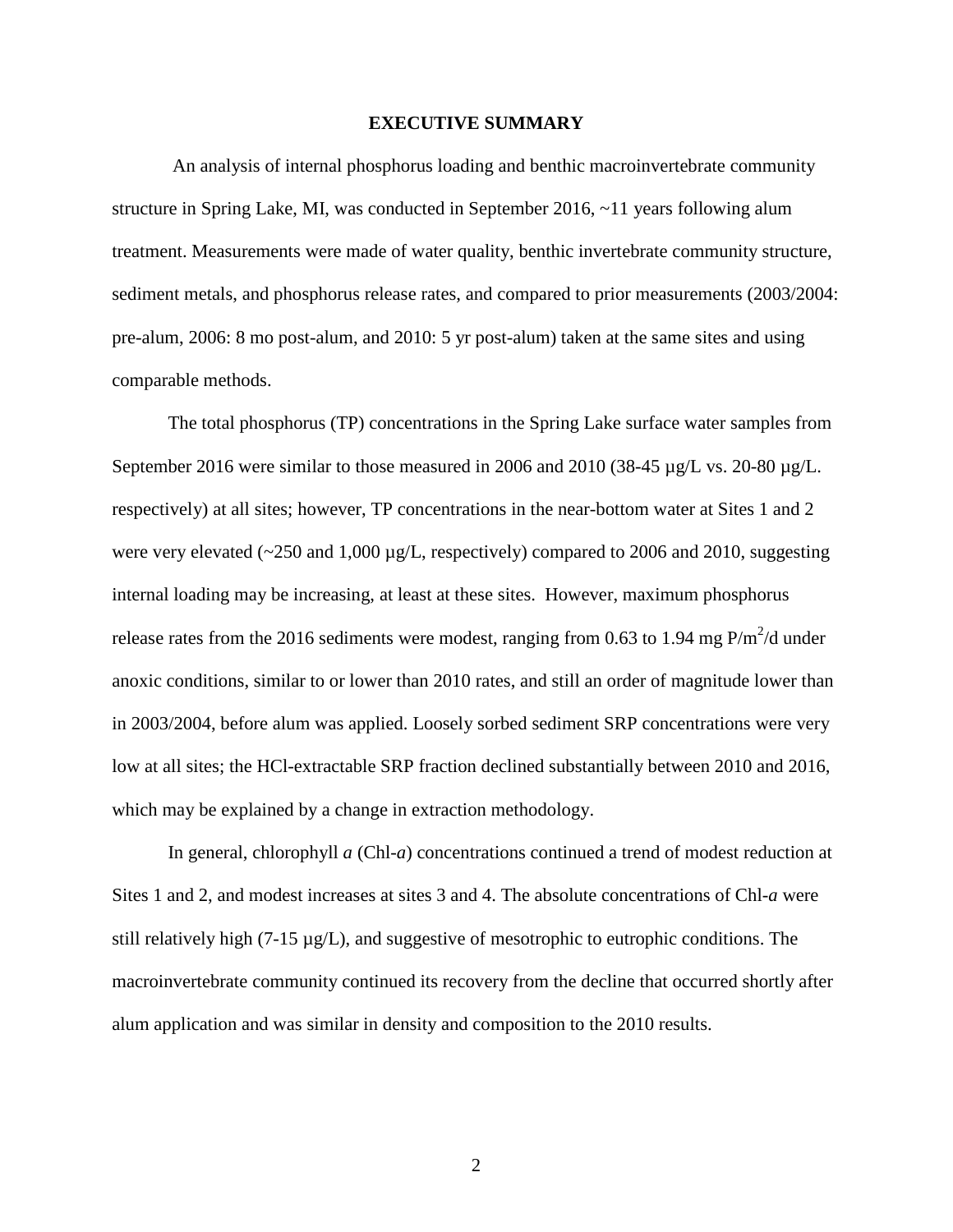In conclusion, our 2016 results are suggestive, but not conclusive, that internal P loading is increasing in magnitude in Spring Lake at Sites 1 and 2 (the deeper, more southern locations). The overall TP and Chl-*a* concentrations in the water column of Spring Lake remain at higher than desired levels, and point to the continued need for reductions in external P sources in the Spring Lake watershed. Recommendations for the type and placement of Best Management Practices (BMPs) in the watershed have been provided previously, and we once again urge the local municipalities, decision makers, and stakeholders to evaluate their potential value, and to begin their implementation where feasible. Our results illustrate what has been cautioned in previous studies: alum application is a short-term solution to the longer-term problem of internal P loading, and its effectiveness is critically tied to concurrent reductions in external P loading.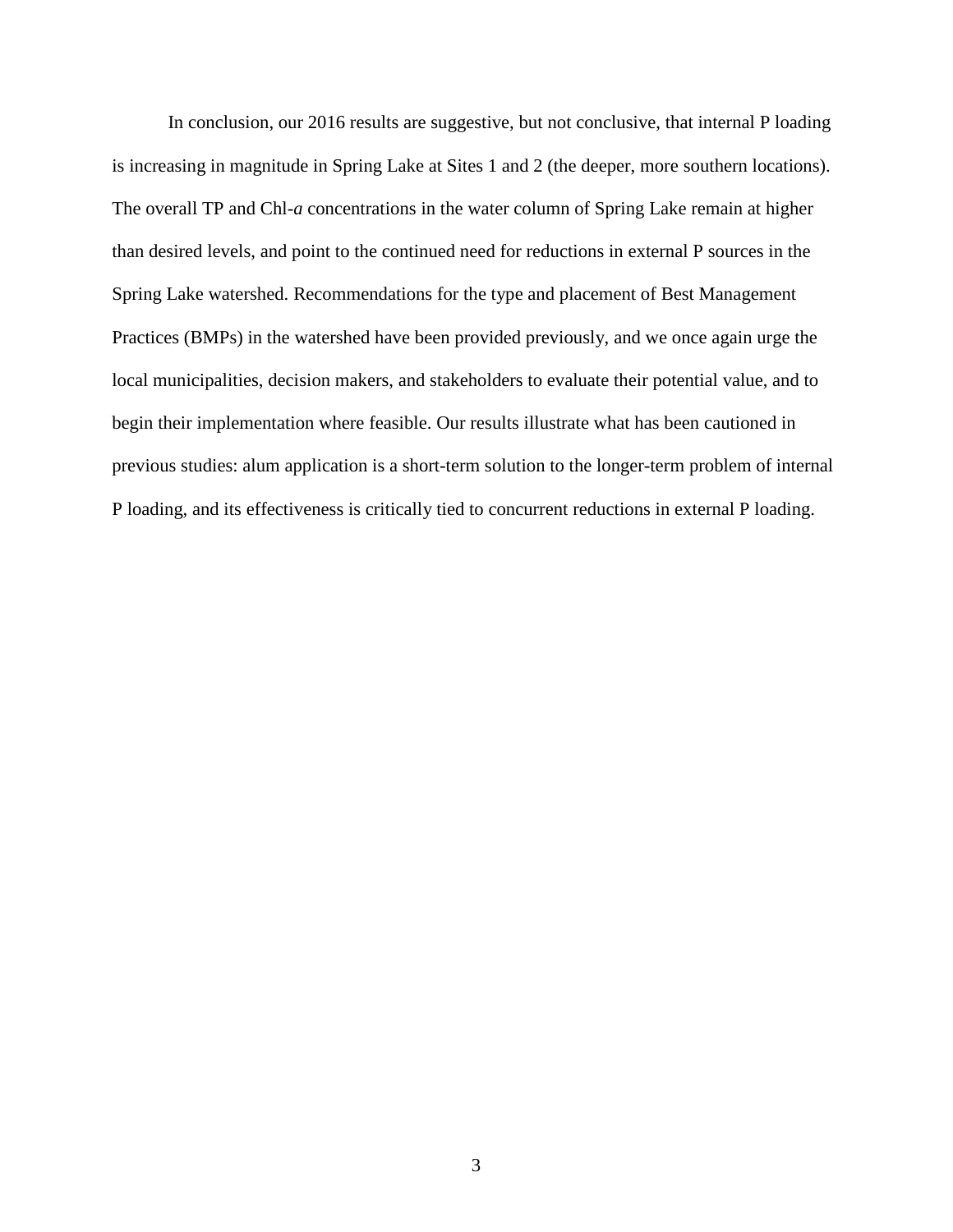### **INTRODUCTION**

Internal nutrient loading is a frequent phenomenon in shallow, eutrophic lakes throughout the world, and may prevent lake water quality from recovering even after external loads are reduced (Sas 1989). Phosphorus (P) release from the sediments can occur via two different mechanisms: 1) release at the sediment-water interface during periods of anoxia or hypoxia, and the subsequent diffusion of dissolved phosphate into the water column (Boström et al. 1982); and 2) wind-induced resuspension and bioturbation at the sediment surface, especially in shallow lakes, whereby either the sediment pore water P can be released into the water column or the P adsorbed to sediment particles can desorb into the water column (Selig 2003; Steinman et al. 2006; Cyr et al. 2009; Wang et al. 2009; Matisoff et al. 2017). In eutrophic lakes, internal loading can account for a substantial amount of the total P load (Moore et al. 1998). Indeed, many studies have shown that reductions in external loading, to levels where water quality improvement should be detected, do not have the desired effect because of the counteracting release of P from sediments (Björk 1985; Graneli 1999; Steinman et al. 1999; Søndergaard et al. 2012; Spears et al. 2012).

Although many sediment management technologies exist to deal with internal loading, one of the most common practices is chemical treatment (Cooke et al. 1993). Chemical applications are intended to bind the P, and usually include aluminum sulfate (alum), lime, or iron (Cooke et al. 1993; Bakker et al. 2015), although lanthanum-modified bentonite (phoslock) is gaining acceptance, especially outside of the US (Robb et al. 2003; Spears et al. 2013, 2016). Alum is particularly effective due to its dual mode of action for P removal. Alum reacts with soluble P to form an insoluble precipitate (Stumm and Morgan 1996). In addition, alum will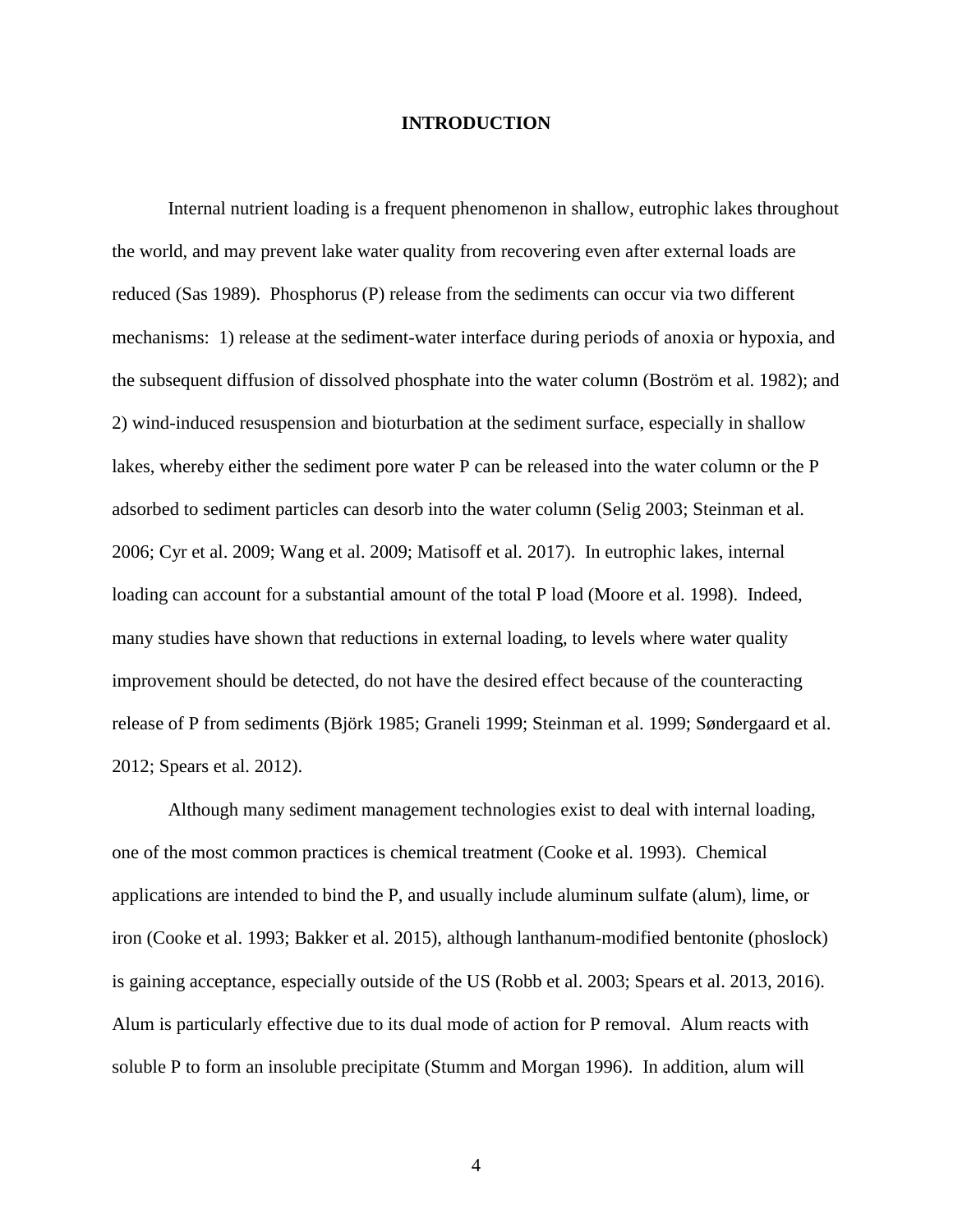form an insoluble aluminum hydroxide floc at pH 6 to 8, which has a high capacity to adsorb large amounts of inorganic P (Kennedy and Cooke 1982). By these two mechanisms, an alum application can irreversibly bind P and inhibit diffusive flux from sediments.

Historically, Spring Lake had some of the highest P concentrations measured in western Michigan lakes; between 1999 and 2002, TP levels averaged 100  $\mu$ g/L and ranged from 6 to 631 µg/L during ice-free periods (T. Groves, Progressive AE, personal communication). In response to concerns from residents regarding impaired water quality in the watershed, laboratory-based studies to assess internal phosphorus loading were conducted in 2003 and 2004 using sediment cores from Spring Lake. Results indicated that internal loading accounted for between 55 and 65% of the TP entering the lake water column on an annual basis, and that an alum application of 24 mg Al/L should be effective at reducing TP release from the sediments (Steinman et al. 2004). As a consequence, we concluded that alum application may be an effective tool to reduce P flux from sediments in Spring Lake, but noted that the longevity of its effectiveness would be related to external P load reduction.

In the fall of 2005, an alum treatment of between 10 and 20 mg/L alum was applied as a liquid slurry to the surface of Spring Lake, in locations where depths were  $\geq 15$  ft. The permit from Michigan Department of Natural Resources and Environment (MDNRE) approving this application mandated that the rate of internal phosphorus loading be measured following treatment and at various intervals thereafter. We measured rates of internal P loading and evaluated ecological effects of the alum application in summer 2006, 8 months after treatment. Our results indicated that the alum treatment effectively reduced internal P loading in Spring Lake, but water column phosphorus concentrations remained high and overall benthic invertebrate density had been reduced (Steinman and Ogdahl 2008). We repeated our analyses in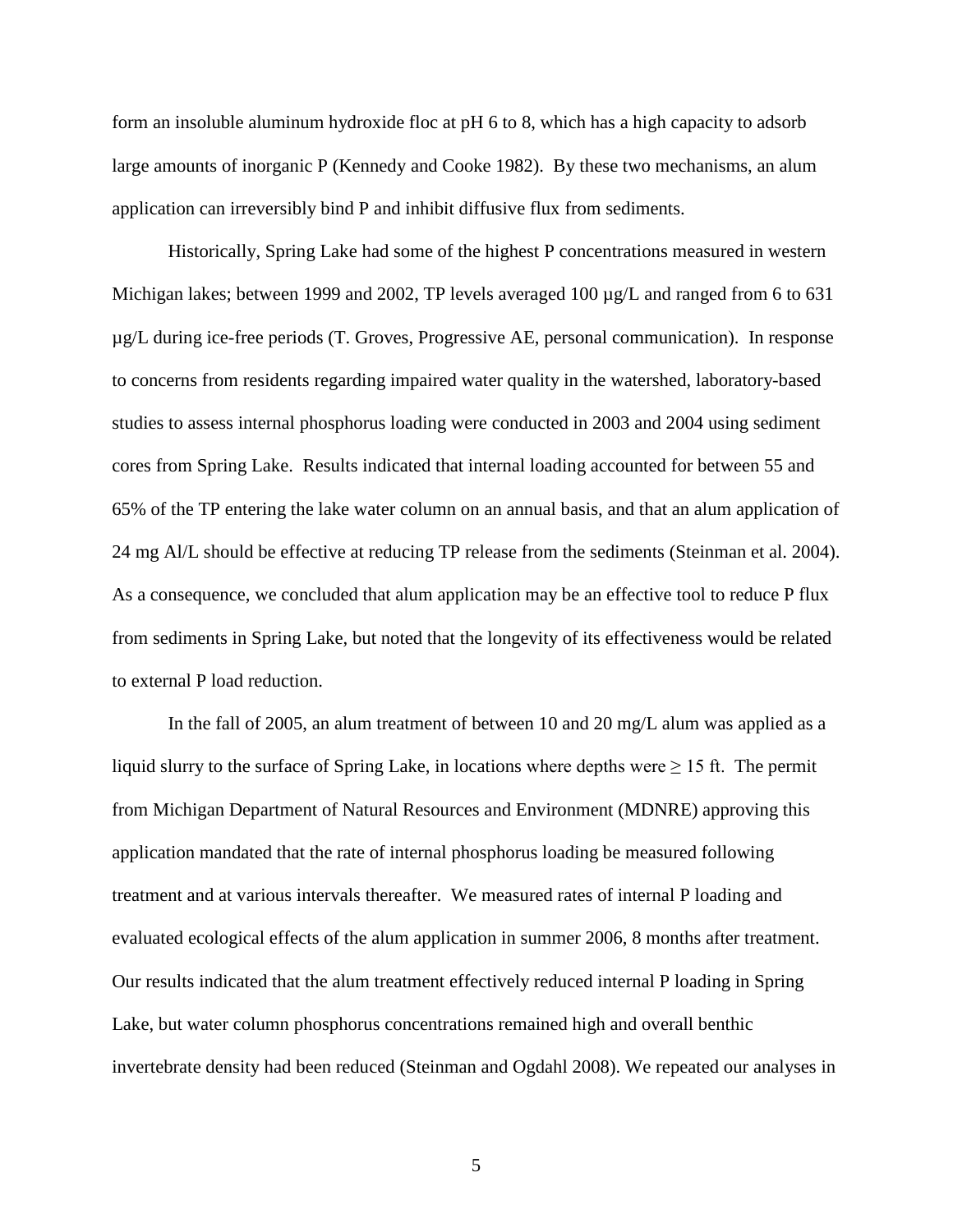September 2010, ~5 years post-treatment. We recorded the following observations at that time: 1) water column TP was still significantly lower than during pre-alum conditions, but had increased from August 2006; 2) Chl-*a* concentrations in the water column were lower than what were measured in previous years, but still remained near or above the eutrophic level; 3) maximum internal P loading rates averaged from 1.68 to 2.81 mg  $P/m^2/d$  under anoxic conditions, rates that were are an order of magnitude lower than before alum was applied, but had increased since 2006, possibly indicating that the alum treatment was becoming less efficient at retaining P (Steinman and Ogdahl 2012).

This report contains the results from our 2016 sampling campaign, and compares them with previous studies. By using the same or comparable methods, we can rigorously assess the efficacy of the alum treatment, ~11 years after it was applied.

#### **METHODS**

Field Methods: All samples except macroinvertebrates were collected on 12 September 2016, from the same 4 locations that were sampled in previous studies (Fig. 1). Macroinvertebrates were collected on 4 October 2016. At each site, dissolved oxygen, pH, temperature, specific conductance, chlorophyll *a*, and total dissolved solids were measured at the surface, middle, and bottom of the water column using a YSI 6600 sonde. Photosynthetically active radiation (PAR) profiles were measured using a LiCor Li-193SA spherical quantum sensor. Secchi disk depth was measured at each site to estimate water clarity. Water samples for phosphorus analysis were collected with a Niskin bottle. Water for soluble reactive phosphorus (SRP) analysis was syringe-filtered immediately through 0.45-µm membrane filters into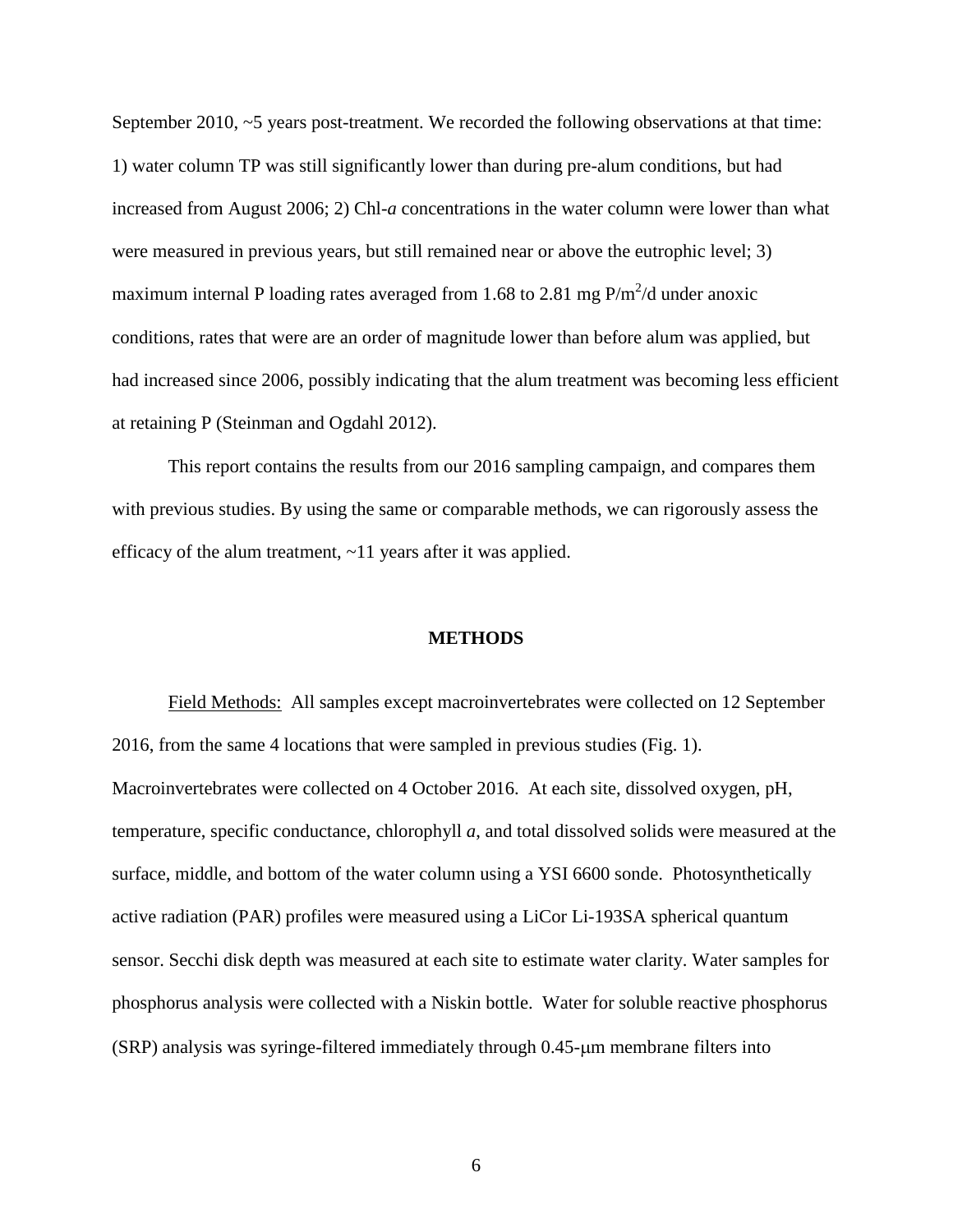scintillation vials. Samples were stored on ice until transported to the laboratory, within 5 h of collection. TP and SRP samples were stored at 4°C until analysis.

At each of the four Spring Lake coring sites, three replicate benthic samples were collected for invertebrate analysis using a petite Ponar dredge. Upon collection, the benthic samples were washed through a 500-µm sieve under gentle pressure. Each sample was saved in its entirety and preserved in 95% ethanol. Rose Bengal stain was added to the ethanol to aid in sorting invertebrates from organic debris, and samples were stored until identification in the laboratory.

Sediment core sampling and laboratory incubation followed the procedures of Steinman et al. (2004). Sediment cores were collected from the same four sites as the water quality and invertebrate samples (Fig.1). Six sediment cores were collected from each site using a piston corer (Fisher et al. 1992, Steinman et al. 2004). The corer was constructed of a graduated 0.6-m long polycarbonate core tube (7-cm inner diameter) and a polyvinyl chloride (PVC) attachment assembly for coupling to aluminum drive rods. The piston was advanced 20 to 25 cm prior to deployment to maintain a water layer on top of the core during collection. The corer was positioned vertically at the sediment–water interface and pushed downward with the piston cable remaining stationary. After collection, the core was brought to the surface and the bottom was sealed with a rubber stopper prior to removal from the water, resulting in an intact sediment core that was ~20 cm in length, with a 25-cm overlying water column. The piston was then bolted to the top of the core tube to keep it stationary during transit. Core tubes were placed in a vertical rack and maintained at ambient temperature during transit. An additional core was collected from each site for sediment chemistry analysis; top 5 cm was removed for the analysis of TP, metals, ash-free dry mass [AFDM], and % solids in the lab (see below).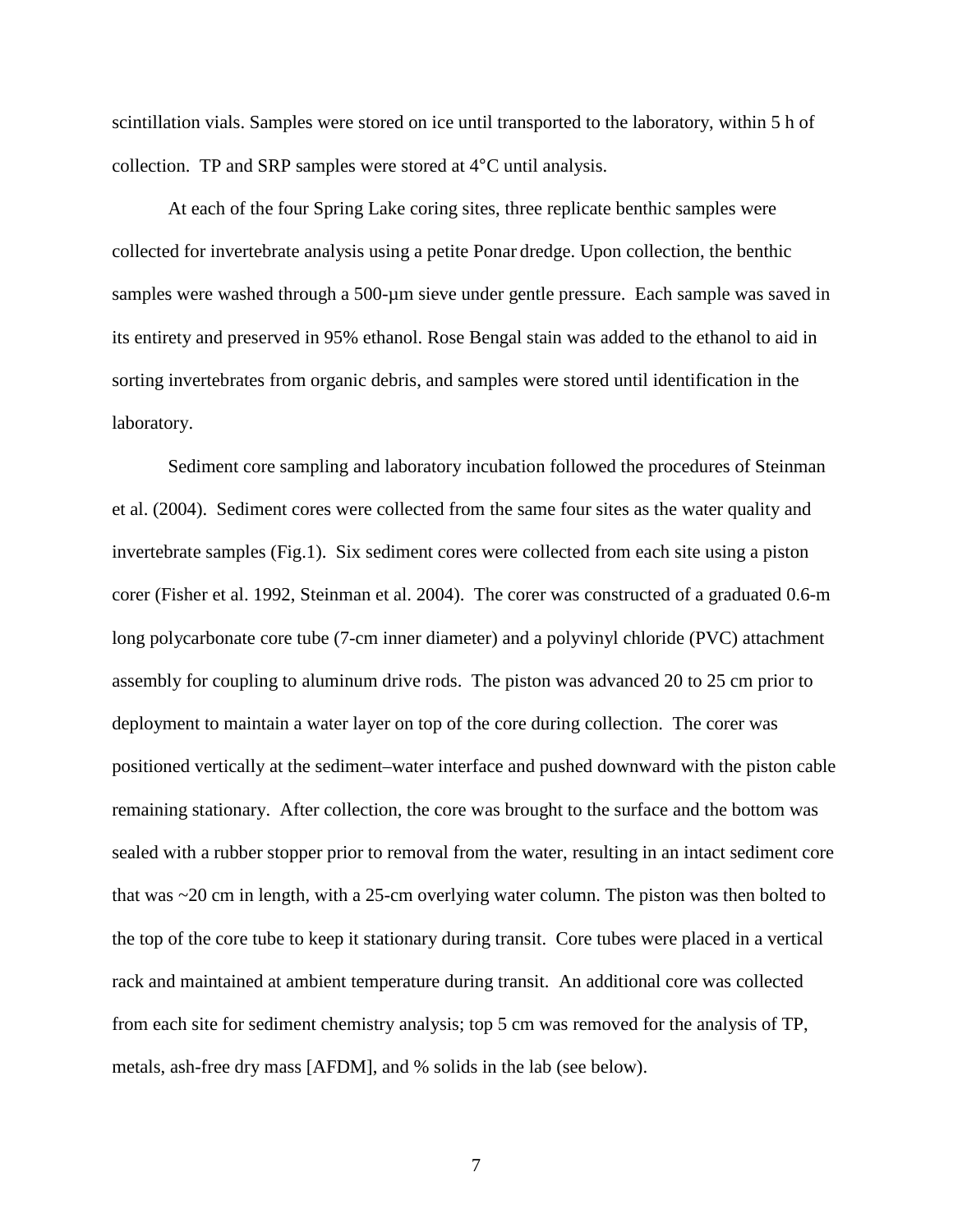



Laboratory methods. Invertebrate samples were placed in a shallow white pan for sorting. All organisms were identified using a stereo microscope to the family level, with the exception of oligochaetes, which were identified to class level.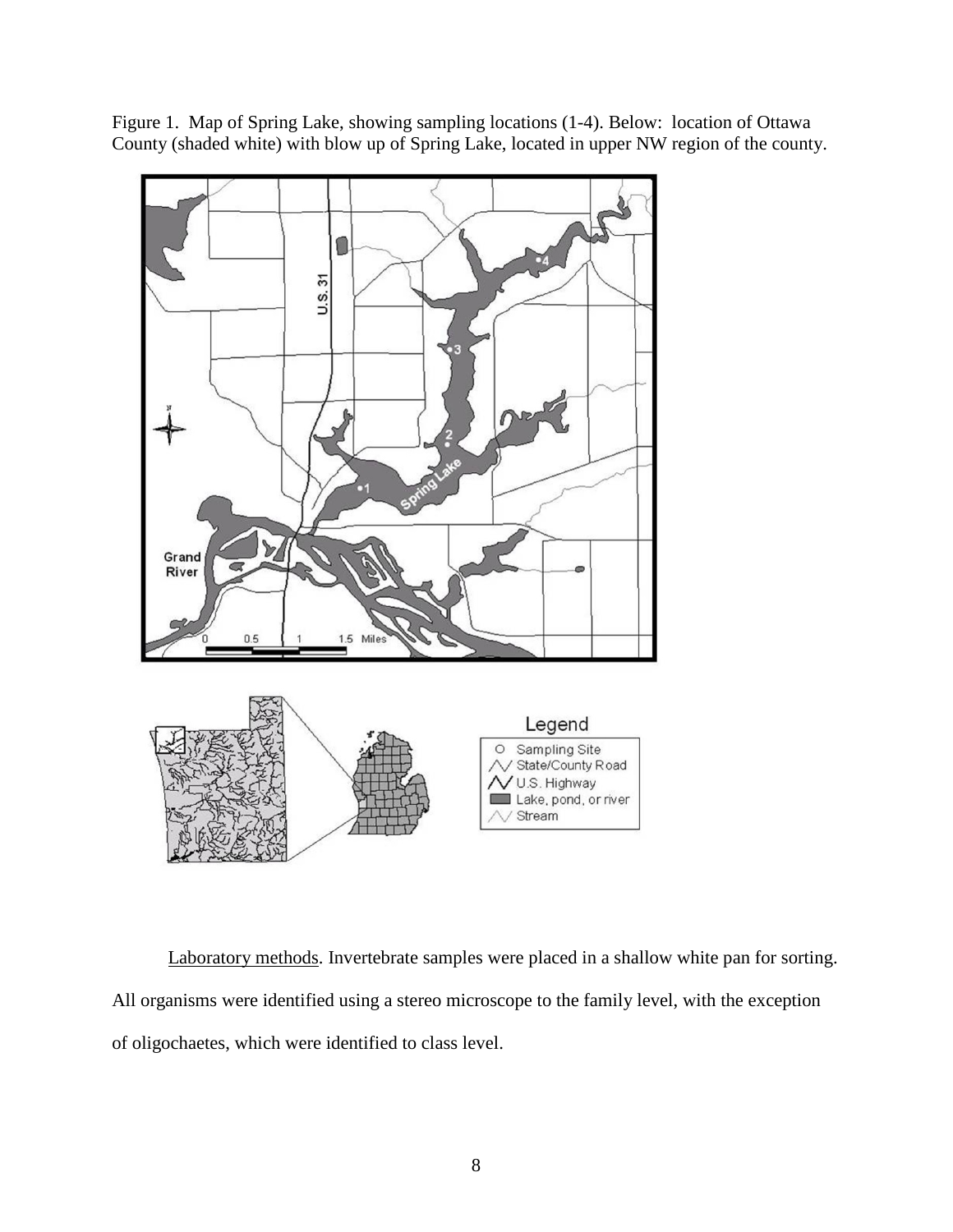The 24 sediment cores (6/site) were placed in a Revco environmental growth chamber, with the temperature maintained to match ambient conditions in Spring Lake at the time of collection. The water column in three of the cores from each site was bubbled with  $N_2$  (with 330 ppm  $CO<sub>2</sub>$ ) to create buffered anoxic conditions, while the remaining three were bubbled with oxygen to create oxic conditions.

Internal load estimates were made using the methods outlined in Moore et al. (1998), with minor modifications (Steinman et al. 2004). Briefly, a 40-mL water sample was removed by syringe through the sampling port of each core tube at 0 h, 12 h, 1 d, 2 d, 4 d, 8 d, 12 d, 16 d, 20 d, and 25 d. Immediately after removal, a 20-mL subsample was refrigerated for analysis of TP, and a 20-mL subsample was filtered through a  $0.45$ - $\mu$ m membrane filter and stored at 4<sup>o</sup>C for analysis of soluble SRP. SRP and TP were analyzed on a Seal AQ2 Discrete Analyzer (US EPA 1993). SRP values below detection were calculated as  $\frac{1}{2}$  the detection limit (5 µg/L). The 40-mL subsample was replaced with filtered water collected from the corresponding site in the lake; this maintained the original volume in the core tubes.

Flux (P release rate) calculations were based on the change in water column TP or SRP using the following equation (Steinman et al. 2004):

$$
P_{rr} = (C_t - C_0) V/A
$$
 [1]

where,  $P_{rr}$  is the net P release rate (positive values) or retention rate (negative values) per unit surface area of sediments,  $C_t$  is the TP or SRP concentration in the water column at time t,  $C_0$  is the TP or SRP concentration in the water column at time 0, V is the volume of water in the water column, and A is the planar surface area of the sediment cores. Maximum P release rate was calculated over the time period that resulted in the maximum apparent release rate, with the caveat that the initial and final samplings could not be consecutive dates to avoid potential short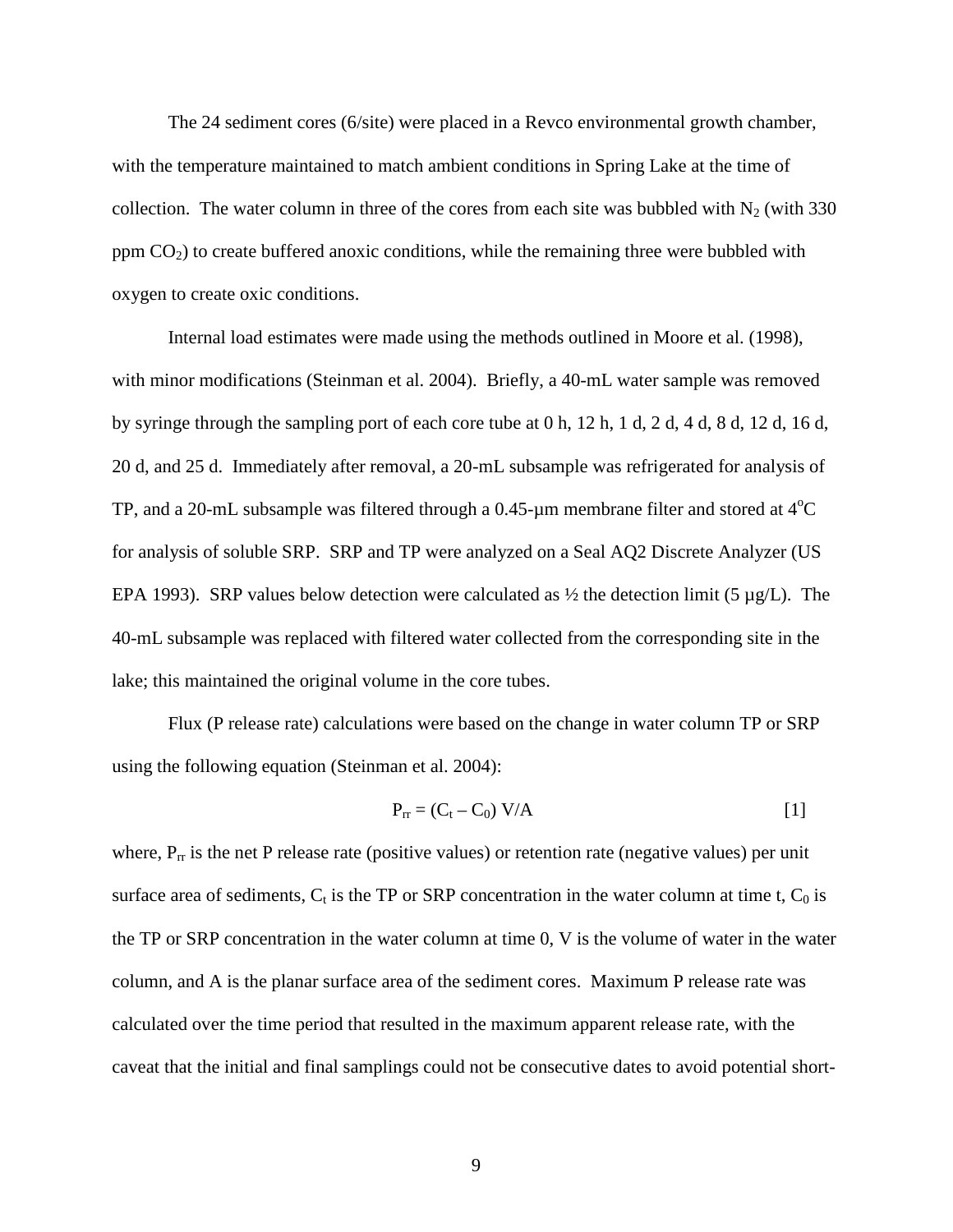term bias. This is consistent with how release rates were calculated in previous studies, and allows for easy comparison of alum efficacy over time. For this report, only the TP internal loading data are presented; many of the SRP concentrations were below detection, thereby limiting the ability to make any definitive conclusions.

Following the incubations, the top five cm of sediment was removed from each core. The sediment was homogenized and subsampled for metals (Fe, Al, Ca, Mg) analysis and AFDM. Metals were analyzed using EPA method 6010b (US EPA 1996). The ashed material was analyzed for TP as described previously. Another subsample (5 g) of wet sediment was centrifuged to remove excess porewater and sequentially fractionated (Psenner et al. 1988). Unfortunately, there was insufficient water in the sediment after centrifuging to analyze SRP-P porewater concentrations but the residual sediment was subject to the 4-part sequential fractionation. The 1.0 M NH4Cl extraction produces the loosely sorbed P; the 0.1 M Buffered Dithionite (BD) extraction produces reductant-soluble P (iron oxides and Mn-bound); the 1.0 M NaOH extraction produces Fe- and Al-bound P, which are mineral associations that can become soluble under anoxic conditions; and finally, the 0.5 M HCl extraction produces Ca- and Mgbound P, which represents a stable mineral association (see Psenner et al. 1988 for details).

#### **RESULTS**

#### **Field results**

*Depth, Temperature, Total Dissolved Solids TDS), Light Extinction (K<sub>d</sub>), and Secchi Depth*: Sites 1 and 2 were deeper than sites 3 and 4 (Table 1). Surface and bottom temperatures were similar at all sites with the exception of site 2 bottom, which was substantially cooler than all other locations. Temperature profiles were generally uniform at sites 1, 3, and 4 suggesting a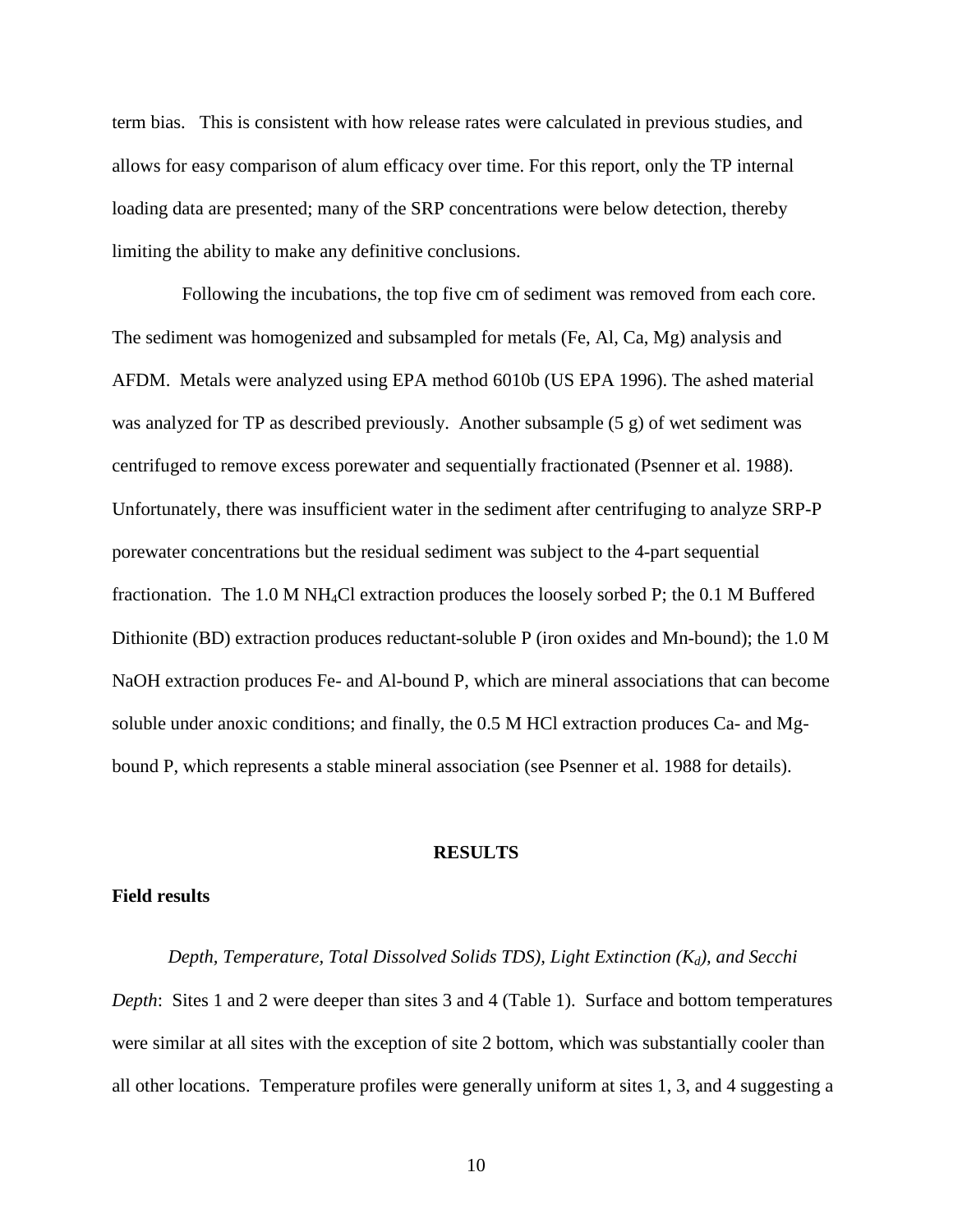well-mixed water column. TDS values ranged from 0.312 to 0.377 g/L, with slightly lower values at sites 3 and 4 than sites 1 and 2; values were generally similar to previous years. Light extinction coefficients were lower than those measured in prior years, but Secchi depths were much shallower than prior years, and consistent with the light extinction coefficients (*Kd*) values, which were as much as 50% of previous years (Table 1). This reduced irradiance through the water column is not due to TDS, since concentrations were similar as in the past when transmittance values were higher, or to Chl-*a* concentrations (see below, as they were similar or lower than in previous years). We suspect the shallow Secchi depths may be related to dissolved organic matter, although this parameter is not measured.

*Dissolved Oxygen (DO), Chlorophyll a (Chl a), Total Phosphorus (TP), Soluble Reactive Phosphorus (SRP), and pH.* 

Surface DO ranged between 7.4 and 9.7 mg/L at all sites (Table 2); however, bottom DO was hypoxic at sites 1 and 2, but above 6 mg/L at sites 3 and 4. The very low bottom DO at sites 1 and 2 mimic the conditions in 2006, and would likely promote internal P loading to the water column if the alum is no longer effective. Chlorophyll *a* concentrations ranged from 6.7 (site 2 bottom) to 14.5 (site 4 bottom) µg/L, and were generally lower than in prior years (Table 2). SRP concentrations from near-surface were below detection ( $DL = 5 \mu g/L$ ) at all sites (Table 2); they were below detection in near-bottom samples at the relatively shallow sites 3 and 4, but reached concentrations of 175 and 932 µg/L at sites 1 and 2, respectively (Table 2). Moderately high TP concentrations ( $\sim$ 40-50  $\mu$ g/L) were measured in the near-surface samples at all sites, as well as the near-bottom at shallow sites 3 and 4, but similar to SRP concentrations, were elevated at deeper sites 1 and 2 (Table 2). Mean surface water SRP and TP concentrations in 2016 remained similar to, or lower than, surface water concentrations from 2006 and 2010 (Table 2). In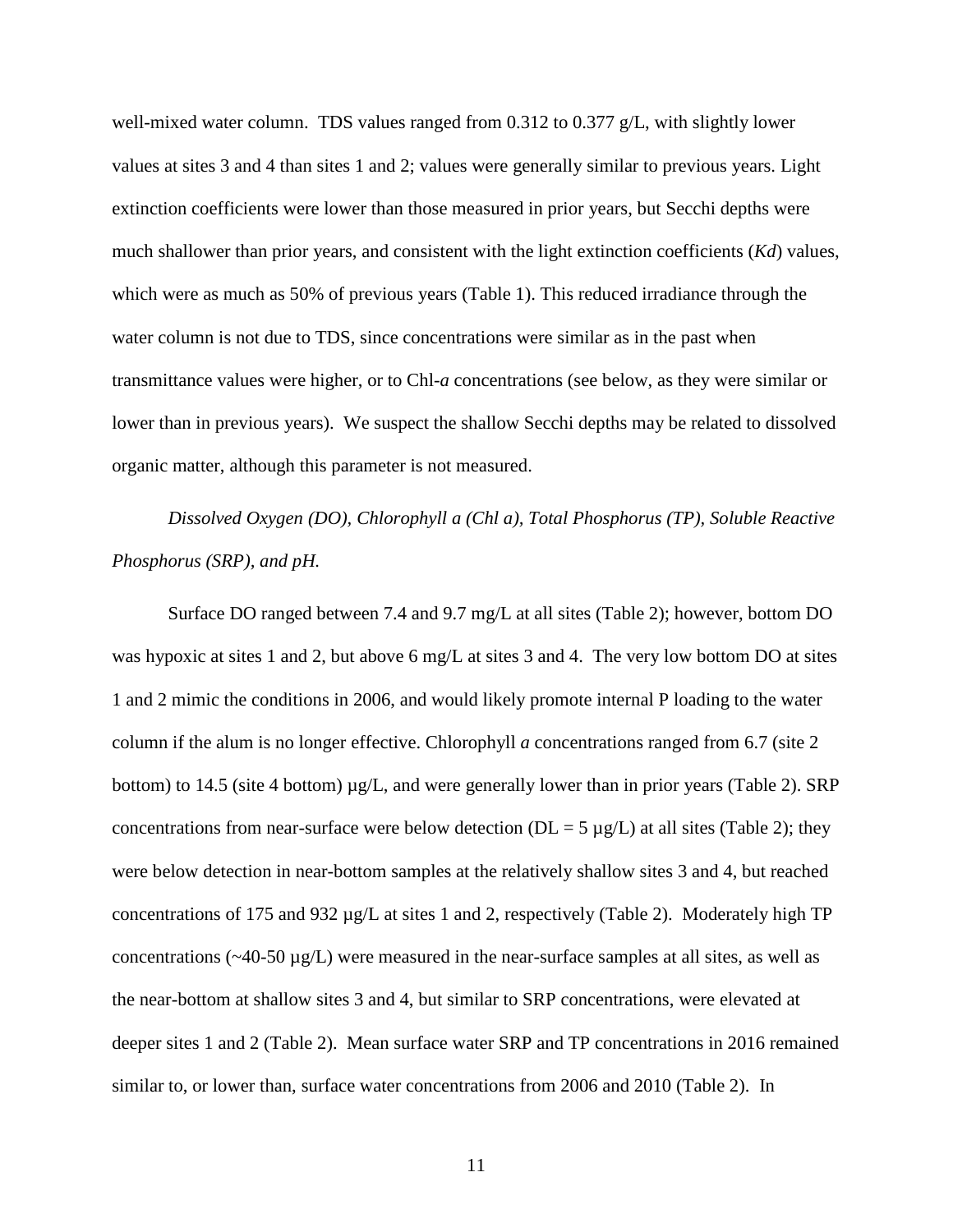addition, bottom water concentrations at sites 3 and 4 in 2016 were very similar to what we measured in 2006 and 2010 (Table 2). However, the very elevated 2016 near-bottom water concentrations at sites 1 and 2 compared to 2006 and 2010 suggest internal loading may be starting to develop at these deeper sites. pH values generally were more alkaline than in prior years, with some sites increasing by 0.6 to 0.8 points (Table 2).

Table 1. Selected physical limnological characteristics of sampling sites in Spring Lake. 2003 data in red; 2006 and 2010 data in black  $(2<sup>nd</sup>$  and  $3<sup>rd</sup>$  lines within a cell, respectively); 2016 in **black bold** (4<sup>th</sup> line). 2003 data were collected from Sites 1 and 2 on June 10 -11 and from Sites 3 and 4 on July 16. 2006 data were collected on August 1, 2010 data were collected on September 9, and 2016 data were collected on September 12.

| Parameter        | Site 1  |        | Site 2  |        | Site 3  |        | Site 4  |        |
|------------------|---------|--------|---------|--------|---------|--------|---------|--------|
|                  | Surface | Bottom | Surface | Bottom | Surface | Bottom | Surface | Bottom |
| Depth (m)        |         | 8.2    |         | 10.1   | 6.7     |        | 4.9     |        |
|                  |         | 8.8    |         | 10.9   | 7.0     |        | 5.5     |        |
|                  |         | 9.1    | 10.7    |        | 7.9     |        | 5.8     |        |
|                  |         | 8.3    | 10.6    |        | 7.0     |        | 5.4     |        |
| Temp (°C)        | 17.8    | 16.6   | 17.8    | 15.3   | 24.4    | 22.7   | 24.8    | 23.6   |
|                  | 26.5    | 24.6   | 27.2    | 20.6   | 28.6    | 27.2   | 28.5    | 27.8   |
|                  | 20.3    | 19.8   | 20.6    | 19.6   | 20.8    | 20.3   | 20.8    | 20.4   |
|                  | 23.6    | 21.7   | 23.9    | 15.4   | 23.9    | 23.6   | 24.4    | 23.7   |
| TDS $(g/L)$      | 0.386   | 0.378  | 0.362   | 0.372  | 0.362   | 0.384  | 0.353   | 0.381  |
|                  | 0.304   | 0.302  | 0.290   | 0.300  | 0.281   | 0.284  | 0.275   | 0.278  |
|                  | 0.365   | 0.386  | 0.337   | 0.374  | 0.333   | 0.344  | 0.311   | 0.312  |
|                  | 0.356   | 0.377  | 0.342   | 0.355  | 0.332   | 0.330  | 0.314   | 0.312  |
| Light Extinction |         | 1.44   | 1.52    |        | 1.72    |        | 2.25    |        |
| $K_d$            |         | 1.26   | 1.52    |        | 1.35    |        | 2.32    |        |
|                  |         | 1.33   | 1.26    |        | 1.42    |        | 1.97    |        |
|                  |         | 0.84   |         | 0.86   | 0.76    |        | 1.14    |        |
| Secchi depth (m) | 1.25    |        | 1.0     |        | 1.0     |        | 0.75    |        |
|                  | 0.5     |        | 0.7     |        | 0.5     |        | 0.5     |        |
|                  |         | 2.0    | 2.0     |        | 2.0     |        | 2.0     |        |
|                  | 1.1     |        | 0.75    |        | 0.75    |        | 0.5     |        |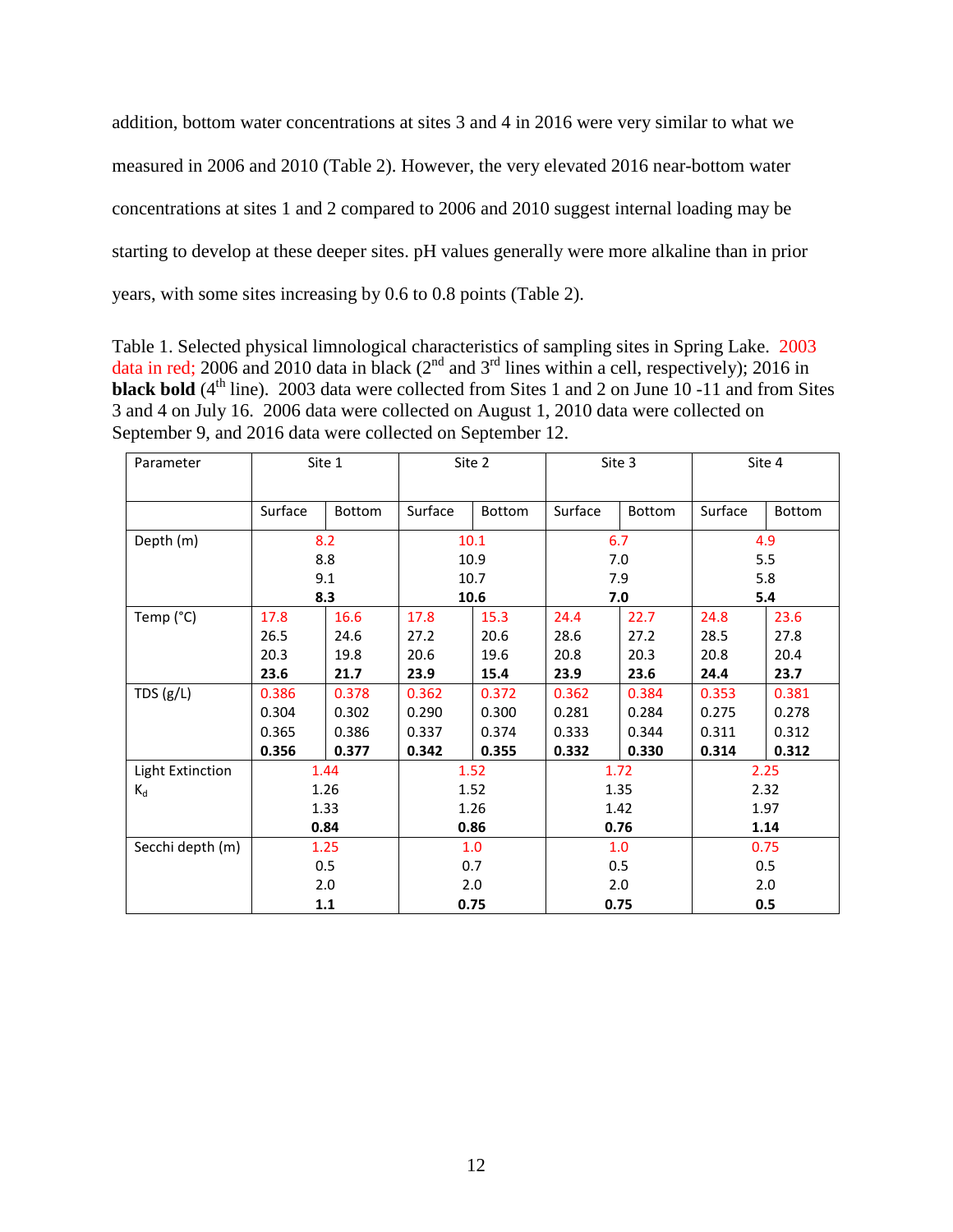Table 2. Selected chemical and biological limnological characteristics of sampling sites in Spring Lake. 2003 data in red; 2006 and 2010 data in black (2nd and 3rd lines within a cell,

respectively); 2016 in black bold (4th line). 2003 data were collected from Sites 1 and 2 on June 10 -11 and from Sites 3 and 4 on July 16. 2006 data were collected on August 1, 2010 data were collected on September 9, and 2016 data were collect on September 12.

| Parameter       | Site 1  |         | Site 2      |        | Site 3  |         | Site 4  |         |
|-----------------|---------|---------|-------------|--------|---------|---------|---------|---------|
|                 | Surface | Bottom  | Surface     | Bottom | Surface | Bottom  | Surface | Bottom  |
| DO (mg/L)       | 11.3    | 6.0     | 9.3         | 0.6    | 6.1     | 1.5     | 5.4     | 4.2     |
|                 | 7.4     | 0.3     | 8.6         | 0.5    | 9.8     | 7.1     | 9.8     | 6.6     |
|                 | 6.1     | 5.6     | 6.9         | 3.9    | 6.6     | 4.1     | 10.6    | 10.0    |
|                 | 7.4     | 0.3     | 9.0         | 0.6    | 8.0     | 6.4     | 9.7     | 8.0     |
| Chl- $a$ (µg/L) | 23.9    | 6.2     | 21.7        | 3.3    | 5.3     | 3.8     | 3.6     | 4.9     |
|                 | 20.4    | 8.6     | 15.9        | 6.4    | 10.5    | 16.7    | 22.4    | 25.9    |
|                 | 15.2    | 18.9    | 14.4        | 15.7   | 9.6     | 8.7     | 17.2    | 14.3    |
|                 | 9.6     | 10.2    | 8.1         | 6.7    | 8.9     | 10.0    | 13.5    | 14.5    |
| SRP (mg/L)      | < 0.01  | < 0.01  | ${}_{0.01}$ | 0.04   | 0.03    | 0.04    | 0.04    | 0.03    |
|                 | < 0.005 | < 0.005 | < 0.005     | 0.006  | < 0.005 | < 0.005 | < 0.005 | < 0.005 |
|                 | < 0.005 | < 0.005 | < 0.005     | 0.005  | < 0.005 | 0.005   | < 0.005 | < 0.005 |
|                 | < 0.005 | 0.175   | < 0.005     | 0.930  | < 0.005 | < 0.005 | < 0.005 | < 0.005 |
| TP(mg/L)        | 0.06    | 0.04    | 0.11        | 0.08   | 0.10    | 0.08    | 0.12    | 0.08    |
|                 | 0.03    | 0.05    | 0.03        | 0.02   | 0.02    | 0.03    | 0.04    | 0.04    |
|                 | 0.06    | 0.06    | 0.05        | 0.05   | 0.05    | 0.06    | 0.05    | 0.04    |
|                 | 0.038   | 0.246   | 0.040       | 1.055  | 0.042   | 0.051   | 0.045   | 0.047   |
| pH              | 8.6     | 8.2     | 8.6         | 7.9    | 8.5     | 8.0     | 8.4     | 8.3     |
|                 | 8.3     | 7.6     | 8.4         | 7.4    | 8.5     | 8.2     | 8.5     | 8.1     |
|                 | 8.0     | 8.0     | 8.0         | 7.9    | 8.0     | 7.9     | 8.5     | 8.5     |
|                 | 8.6     | 7.9     | 8.8         | 8.2    | 8.6     | 8.5     | 8.8     | 8.5     |

*Invertebrates*. Four major groups of benthic invertebrates were identified in the Spring Lake sediments (Fig. 2). The overall pattern of invertebrate density in 2016 was very similar to what was observed in 2010. Chaoborids continued to dominate the invertebrate fauna, in contrast to 2004 and 2006, when oligochaetes dominated the benthic community (Fig. 2). Chironomid and ceratopogonid densities were both very low, similar to 2010 (Fig. 2).

No one site dominated in terms of invertebrate density. In 2016, chironomids were most abundant at site 1, but densities were low at all four sites (Table 3, Fig. 3). In prior years, site 4 had the most chironomids, although densities have been relatively low at all sites since 2004 (Table 3, Fig. 3). Comparisons with prior years showed that chironomids were significantly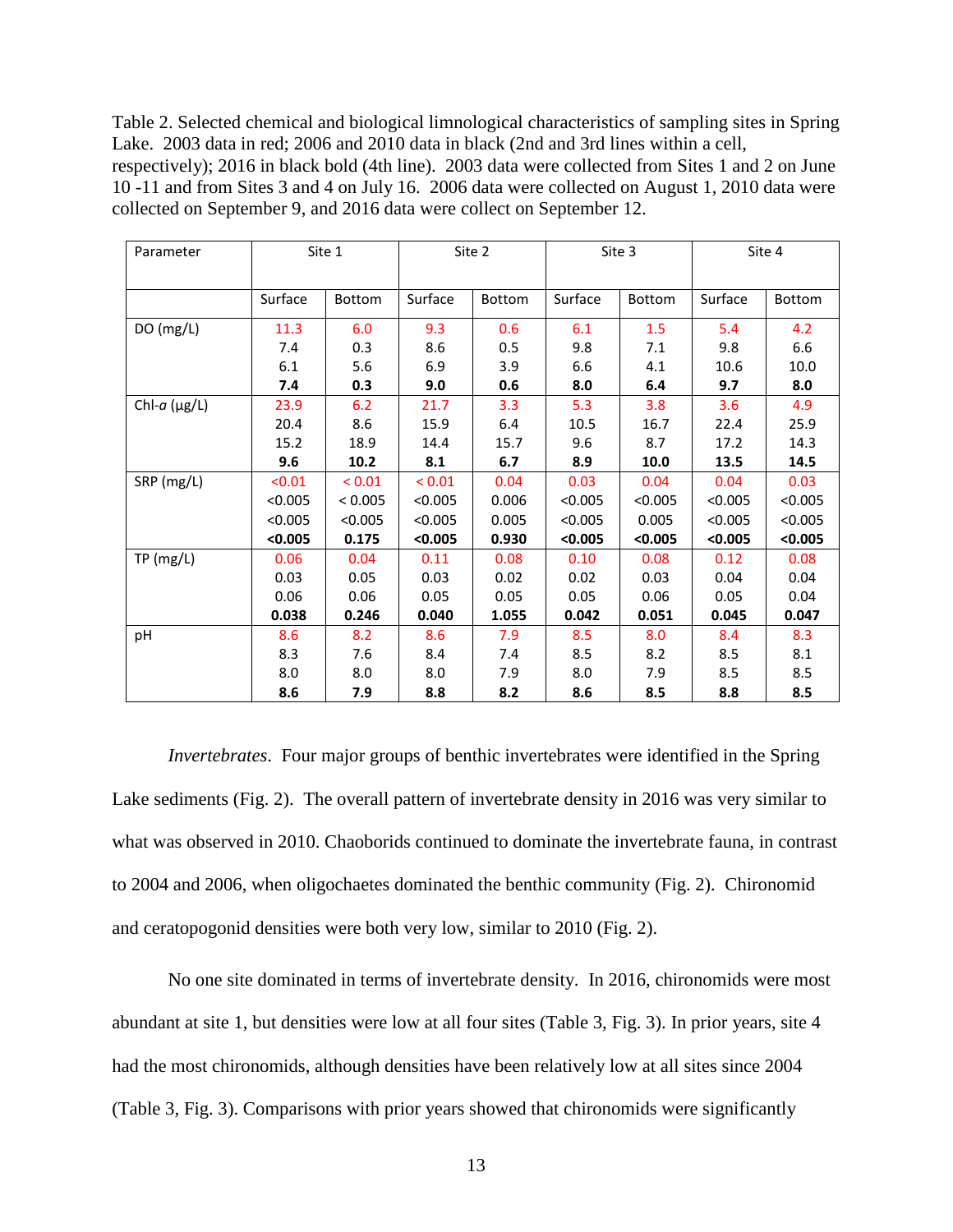lower in 2016 than in 2004 and 2006 on a lakewide basis, and significantly lower than all other years at site 4 (Table 3).

Chaoborid density was  $-4\times$  higher at site 2 than at sites 1 and 3 in 2016—site 2 historically has had relatively high chaoborid densities, although not to this year's extent (Table 3, Fig. 3). In contrast to the temporal trend for chironomids, chaoborid densities significantly increased in 2016 compared to all other years at site 3, and on a lakewide basis relative to 2006 (Table 3).

Oligochaete density was highest at site 1 in 2016, where densities have not significantly changed over time (Table 3, Fig. 3). Overall, densities of this group plummeted in 2006 and 2010, especially at sites 3 and 4, and in 2016 continue to be significantly lower than in 2004 on a lakewide basis and at sites 3 and 4 (Table 3). Ceratopogonid density was low overall, similar to prior years, and they were absent entirely from sites 1, 2, and 3 (Table 3, Fig. 3).

Analysis of total invertebrate density revealed generally similar numbers in 2016 as what was observed in 2010 (Fig. 4), but was significantly greater than in 2006 (Table 3). The overall grand mean of 2904 organisms/ $m^2$  is similar to our measurements in 2010 (3109/ $m^2$ ), and remains lower than prior to the alum treatment but not significantly so (Table 3). Sites 1 and 2 had higher invertebrate densities than sites 3 and 4 in 2016, which is reversed from our observations in 2004 (Table 3, Fig. 4). The overall densities in 2016 are heavily biased by one invertebrate group at one site: chaoborids at site 2 (Table 3). Overall densities at sites 3 and 4 were still significantly lower in 2016 than in 2004 (Table 3, Fig. 4).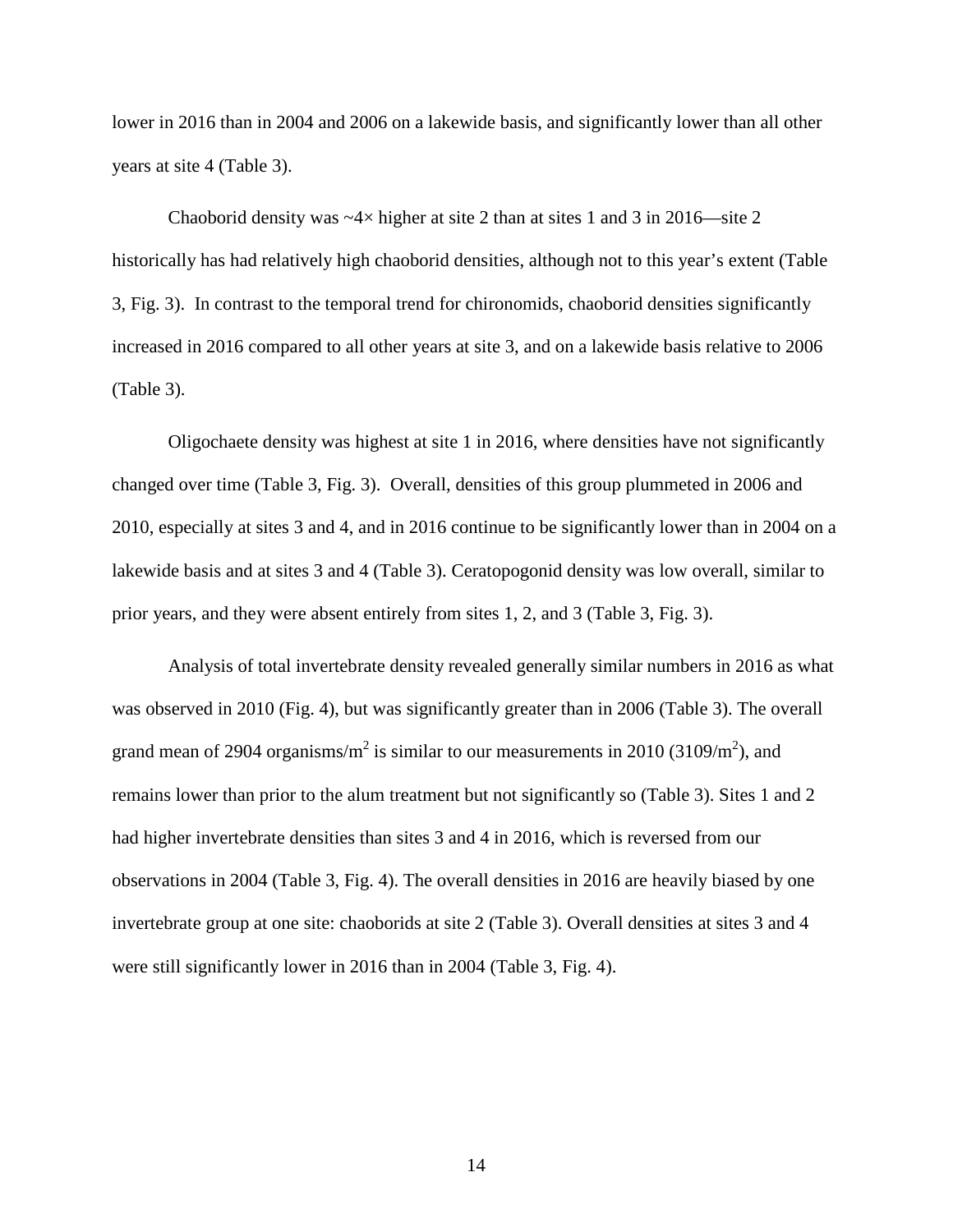Table 3. Mean ( $\pm$  SE) invertebrate densities (organisms/m<sup>2</sup>) for each major taxonomic group observed in Spring Lake sediments in 2004, 2006, 2010, and 2016. Significant comparisons between years were determined using t-test or Mann-Whitney Rank Sum test; comparisons involving 2016 are in bold.

|                   | 2004            | 2006          | 2010                      | 2016            | <b>Statistics</b>                                                                                          |  |  |  |  |
|-------------------|-----------------|---------------|---------------------------|-----------------|------------------------------------------------------------------------------------------------------------|--|--|--|--|
| Chironomidae      |                 |               |                           |                 |                                                                                                            |  |  |  |  |
| <b>Grand Mean</b> | $155 \pm 27$    | $422 \pm 126$ | $94 \pm 32$               | $76 \pm 27$     | 2004>2016, p=0.044<br>2006>2010, p=0.032<br>2006>2016, p=0.019                                             |  |  |  |  |
| Site 1            | $173 \pm 25$    | $260 \pm 216$ | $29 \pm 29$               | $144 \pm 80$    | 2004>2010, p=0.019                                                                                         |  |  |  |  |
| Site 2            | $58 \pm 58$     | $43 \pm 0$    | $29 \pm 29$               | $72 \pm 29$     | <b>NS</b>                                                                                                  |  |  |  |  |
| Site 3            | $173 \pm 66$    | $433 \pm 25$  | $58 \pm 14$               | $14 \pm 14$     | 2004>2016, p=0.079<br>2006>2004, p=0.021<br>2006>2010, p<0.001<br>2006>2016, p<0.001                       |  |  |  |  |
| Site 4            | $216 \pm 25$    | $952 \pm 278$ | $260 \pm 50$              | $72 \pm 52$     | 2004>2016, p=0.067<br>2006>2004, p=0.058<br>2006>2010, p=0.07<br>2006>2016, p=0.036<br>2010>2016, p=0.060  |  |  |  |  |
|                   |                 |               | Chaoboridae               |                 |                                                                                                            |  |  |  |  |
| <b>Grand Mean</b> | $1125 \pm 393$  | $76 \pm 23$   | $\overline{1919} \pm 318$ | $2034 \pm 1089$ | 2004>2006, p=0.02<br>2010>2006, p<0.001<br>2016>2006, p<0.001                                              |  |  |  |  |
| Site 1            | $43 \pm 25$     | $188 \pm 29$  | $2366 \pm 658$            | $1342 \pm 468$  | 2006>2004, p=0.019<br>2010>2004, p=0.024<br>2010>2006, p=0.030<br>2016>2004, p=0.050<br>2016>2006, p=0.070 |  |  |  |  |
| Site 2            | $1904 \pm 1039$ | $87 \pm 25$   | $2684 \pm 195$            | $5194 \pm 1386$ | 2010>2006, p<0.001<br>2016>2006, p=0.021                                                                   |  |  |  |  |
| Site 3            | $2438 \pm 225$  | $29 \pm 14$   | $2280 \pm 232$            | $1399 \pm 265$  | 2004>2006, p<0.001<br>2010>2006, p<0.001<br>2016>2004, p=0.041<br>2016>2006, p=0.007<br>2010>2016, p=0.067 |  |  |  |  |
| Site 4            | $115 \pm 14$    | $0 \pm 0$     | $346 \pm 50$              | $202 \pm 63$    | 2004>2006, p=0.001<br>2010>2004, p=0.011<br>2010>2006, p=0.002<br>2016>2006, p=0.033                       |  |  |  |  |
|                   |                 |               | Oligochaeta               |                 |                                                                                                            |  |  |  |  |
| <b>Grand Mean</b> | $3502 \pm 994$  | $555 \pm 135$ | $1021 \pm 342$            | $743 \pm 313$   | 2004>2006, p=0.013<br>2004>2010, p=0.043<br>2004>2016, p=0.013                                             |  |  |  |  |
| Site 1            | $2193 \pm 731$  | $967 \pm 270$ | $2611 \pm 863$            | $1573 \pm 420$  | <b>NS</b>                                                                                                  |  |  |  |  |
| Site 2            | $274 \pm 76$    | $101 \pm 63$  | $678 \pm 29$              | $216 \pm 25$    | 2010>2004, p=0.008<br>2010>2006, p=0.001<br>2010>2016, p<0.001                                             |  |  |  |  |
| Site 3            | $2727 \pm 225$  | $736 \pm 325$ | $649 \pm 205$             | $303 \pm 50$    | 2004>2006, p=0.007<br>2004>2010, p=0.002<br>2004>2016, p=0.100                                             |  |  |  |  |
| Site 4            | $8815 \pm 806$  | $418 \pm 72$  | $144 \pm 63$              | $880 \pm 399$   | 2004>2006, p<0.001<br>2004>2010, p<0.001<br>2004>2016, p<0.001<br>2006>2010, p=0.046                       |  |  |  |  |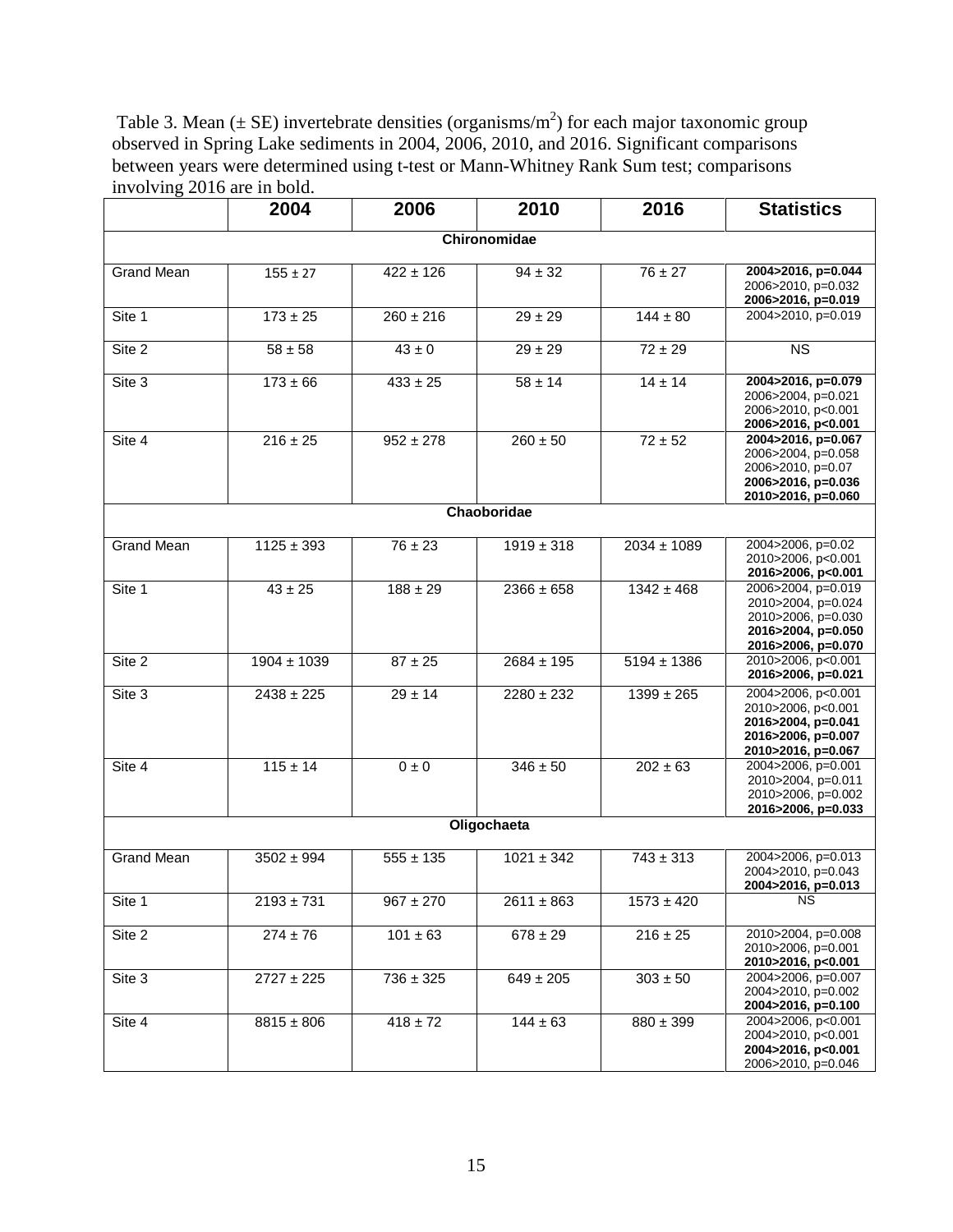| Ceratopogonidae   |                            |                |                 |                 |                                                                                                            |  |  |  |
|-------------------|----------------------------|----------------|-----------------|-----------------|------------------------------------------------------------------------------------------------------------|--|--|--|
| <b>Grand Mean</b> | 7±5                        | 7±5            | $76 \pm 42$     | $50 \pm 50$     | 2010>2004, p=0.029<br>2010>2006, p=0.029<br>2010>2016, p=0.096                                             |  |  |  |
| Site 1            | $0 \pm 0$                  | $0 \pm 0$      | $14 \pm 14$     | $0 \pm 0$       | <b>NS</b>                                                                                                  |  |  |  |
| Site 2            | $0 \pm 0$                  | $0 \pm 0$      | $0 \pm 0$       | $0 \pm 0$       | <b>NS</b>                                                                                                  |  |  |  |
| Site 3            | $14 \pm 14$                | $0 \pm 0$      | $43 \pm 0$      | $0 \pm 0$       | 2010>2016, p=0.100                                                                                         |  |  |  |
| Site 4            | $14 \pm 14$                | $29 \pm 14$    | $245 \pm 138$   | $202 \pm 142$   | <b>NS</b>                                                                                                  |  |  |  |
|                   | <b>Total Invertebrates</b> |                |                 |                 |                                                                                                            |  |  |  |
| Grand Mean        | $4794 \pm 917$             | $1064 \pm 192$ | $3109 \pm 526$  | $2904 \pm 614$  | 2004>2006; p=0.002<br>2010>2006; p=0.002<br>2016>2006, p=0.009                                             |  |  |  |
| Site 1            | $2424 \pm 732$             | $1428 \pm 425$ | $5021 \pm 1350$ | $3059 \pm 784$  | <b>NS</b>                                                                                                  |  |  |  |
| Site 2            | $2236 \pm 1115$            | $231 \pm 52$   | $3390 \pm 166$  | $5482 \pm 1395$ | 2010>2006; p<0.001<br>2016>2006, p=0.020                                                                   |  |  |  |
| Site 3            | $5353 \pm 525$             | $1197 \pm 336$ | $3030 \pm 246$  | $1717 \pm 300$  | 2004>2006; p=0.003<br>2004>2010; p=0.016<br>2004>2016, P=0.100<br>2010>2006; p=0.012<br>2010>2016, p=0.028 |  |  |  |
| Site 4            | $9161 \pm 813$             | $1399 \pm 200$ | $995 \pm 254$   | $1356 \pm 633$  | 2004>2006; p<0.001<br>2004>2010; p<0.001<br>2004>2016, p=0.002                                             |  |  |  |

Figure 2. Mean (± SE) invertebrate density across all sites ("grand mean") for each major taxonomic group identified in Spring Lake in 2004, 2006, 2010, and 2016.

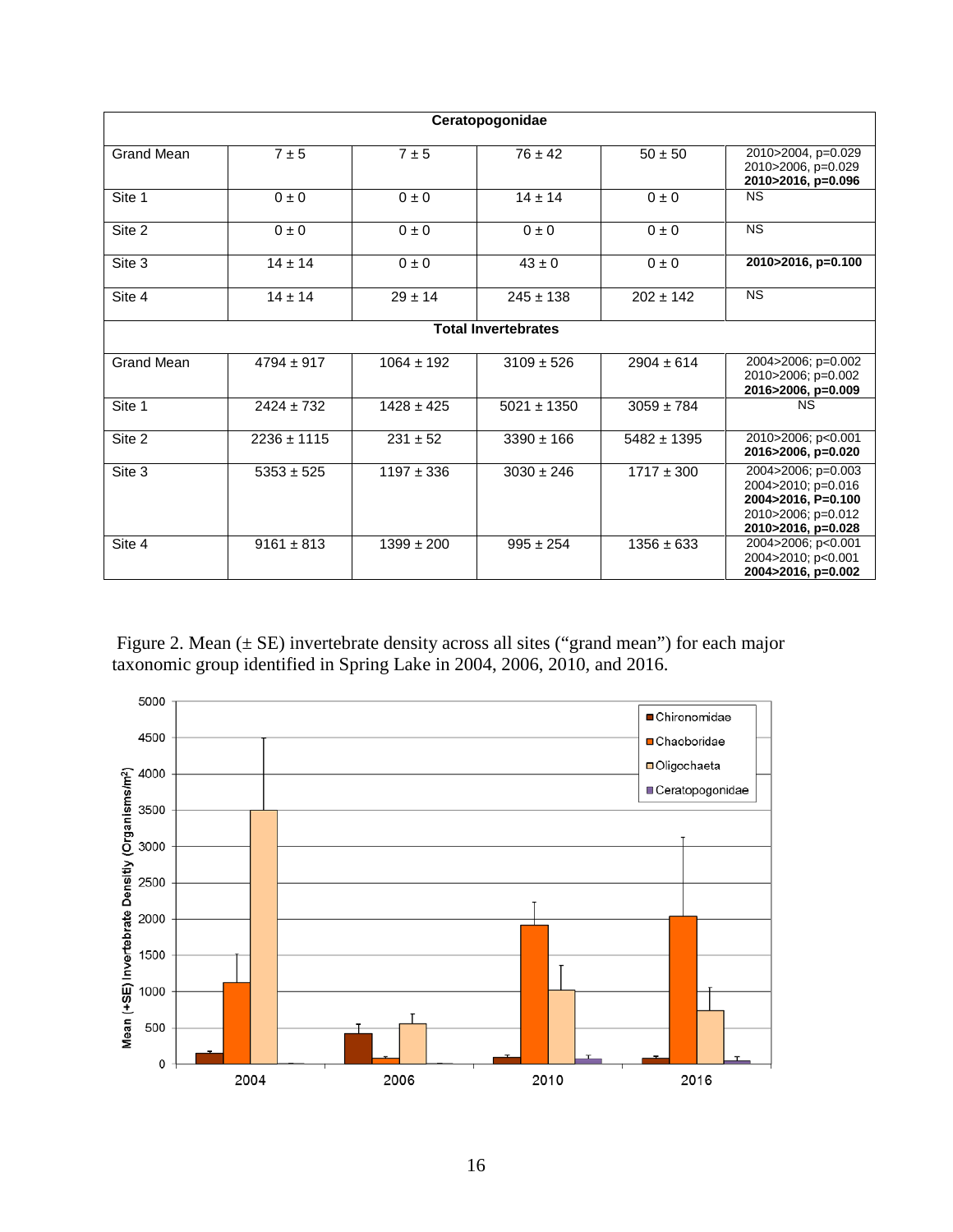Figure 3. Mean  $(\pm S E)$  invertebrate density of each major taxonomic group identified at each site in Spring Lake in 2004, 2006, 2010, and 2016.



Figure 4. Mean (± SE) total invertebrate densities in Spring Lake in 2004, 2006, 2010, and 2016.

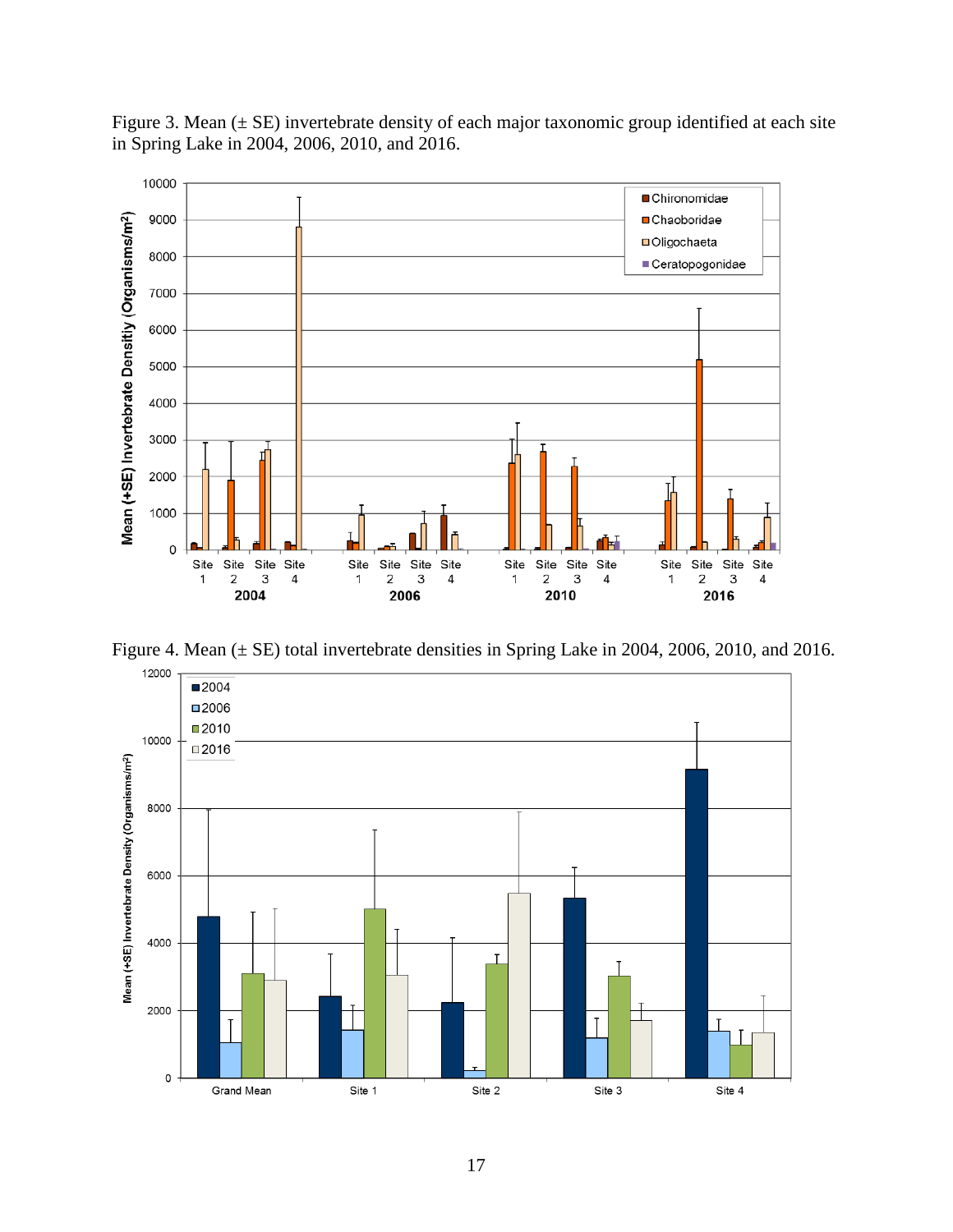## **Laboratory results**

Maximum mean apparent TP flux under anoxic conditions ranged from 0.63 to 1.94 mg TP/m<sup>2</sup>/d, which was slightly lower than the mean rates measured in 2010 at sites 1 and 2, but not statistically significant (Table 4). The 2016 mean fluxes were still significantly lower than those measured in 2003 at all sites, prior to the alum application (Table 4). These data are consistent with the relatively low TP concentrations measured near-bottom at sites 3 and 4  $(-0.05 \mu g/L)$ , but are in conflict with the near-bottom TP concentrations at sites 1 and 2 (Table 2), where TP concentrations of ~250 and 1000 µg/L, respectively, suggest the presence of internal loading at these sites.

Table 4. Maximum Apparent TP Release Rate (anoxic conditions): mg  $P/m^2/d$ . P-values annotated with  $*$  represent  $log(x)$  transformed data for that comparison. Comparisons involving 2016 data are in bold.

| <b>Site</b>                 | 2003             | 2006            | 2010            | 2016            | <b>Statistics</b>                    |
|-----------------------------|------------------|-----------------|-----------------|-----------------|--------------------------------------|
|                             | $29.54 \pm 0.95$ | $0.33 \pm 0.31$ | $2.81 \pm 1.02$ | $1.94 \pm 0.69$ | 2003 $>$ 2006; p<0.001               |
|                             |                  |                 |                 |                 | 2003>2010; $p<0.001$                 |
|                             |                  |                 |                 |                 | 2003>2016; p<0.001                   |
|                             |                  |                 |                 |                 | $2010 > 2006$ ; p=0.016              |
|                             |                  |                 |                 |                 | $2016 > 2006$ ; p=0.021              |
| $\mathcal{D}_{\mathcal{L}}$ | $17.33 \pm 4.89$ | $0.88 \pm 1.52$ | $1.68 \pm 0.53$ | $1.62 \pm 0.37$ | $2003 > 2006$ ; p=0.005              |
|                             |                  |                 |                 |                 | 2003 $>$ 2010; p=0.005               |
|                             |                  |                 |                 |                 | $2003 > 2016$ ; p=0.005              |
| 3                           | $13.33 \pm 8.36$ | $0.49 \pm 0.55$ | $2.33 \pm 2.46$ | $0.81 \pm 0.32$ | $2003 > 2016$ ; p=0.005 <sup>*</sup> |
| 4                           | $11.67 \pm 4.08$ | $-0.05+0.09$    | $2.25 \pm 1.40$ | $0.63 \pm 0.24$ | $2003 > 2006$ ; p=0.008              |
|                             |                  |                 |                 |                 | 2003 $>$ 2010; p=0.022               |
|                             |                  |                 |                 |                 | 2003>2016; $p<0.001$ <sup>*</sup>    |
|                             |                  |                 |                 |                 | 2010 $>$ 2006; p=0.047               |
|                             |                  |                 |                 |                 | 2016>2006; p=0.010                   |

With the exception of site 2, the TP concentrations in the overlying water in the sediment core tubes started at or below  $\sim$ 100 µg/L (Fig. 5). In the anoxic treatments, TP concentrations increased over time at sites 1, 3, and 4 until about day 4-8, and then declined; at site 2, TP concentration started much higher, between 200-500 µg/L (Fig. 5), and increased slightly over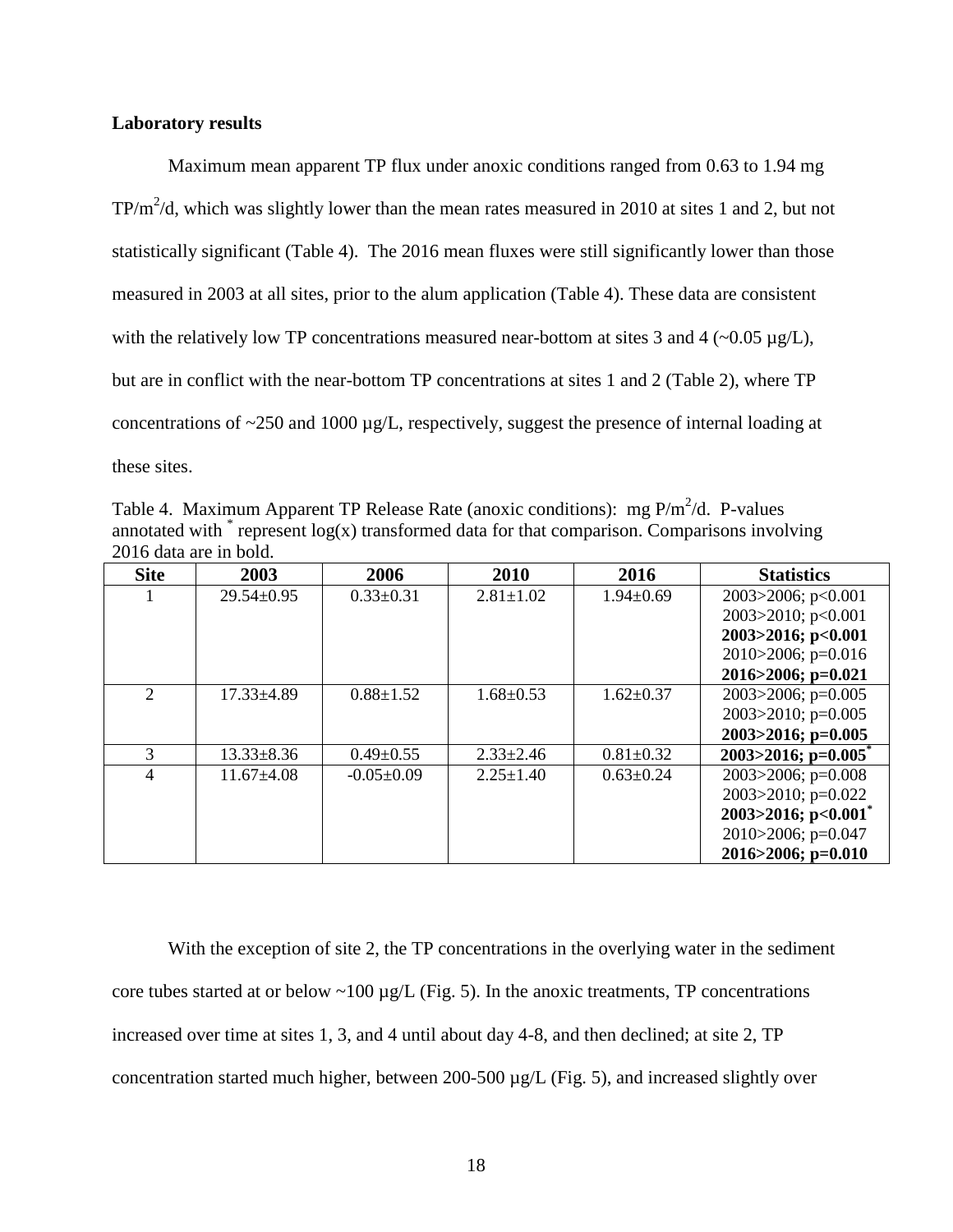the first few days in two replicates, and rose more sharply in the remaining replicate (Fig. 5). In the oxic treatments, TP concentrations either increased at a modest rate over the experimental period or declined over time (site 2; Fig. 5). Interestingly, there was no statistically significant difference (t-test) between the maximum oxic and anoxic release rates at any of the sites in 2016, although site 2 was marginally significant ( $p = 0.086$ ).

Table 5. Mean TP Saturation Concentration (i.e., maximum concentration) measured under anoxic conditions from 2003 (pre-alum), 2006, 2010, and 2016. Units in µg/L.

| <b>Site</b> | 2003 | 2006 | . c<br>2010 | 2016 |
|-------------|------|------|-------------|------|
|             | 1420 | nη   | 260         | 220  |
|             | 850  | 10   | 220         | 560  |
|             | 610  | 60   | 220         | 200  |
|             | 770  | ∠∪   | 10          | 180  |

The maximum mean TP concentration from the anoxic treatments increased between 2010 and 2016 at sites 2 and 4, and declined slightly at sites 1 and 3 (Table 5). All the maximum mean concentrations are well below those measured from pre-alum sediment cores, although the 2016 TP concentration at site 2 more than doubled since 2010 (Table 5).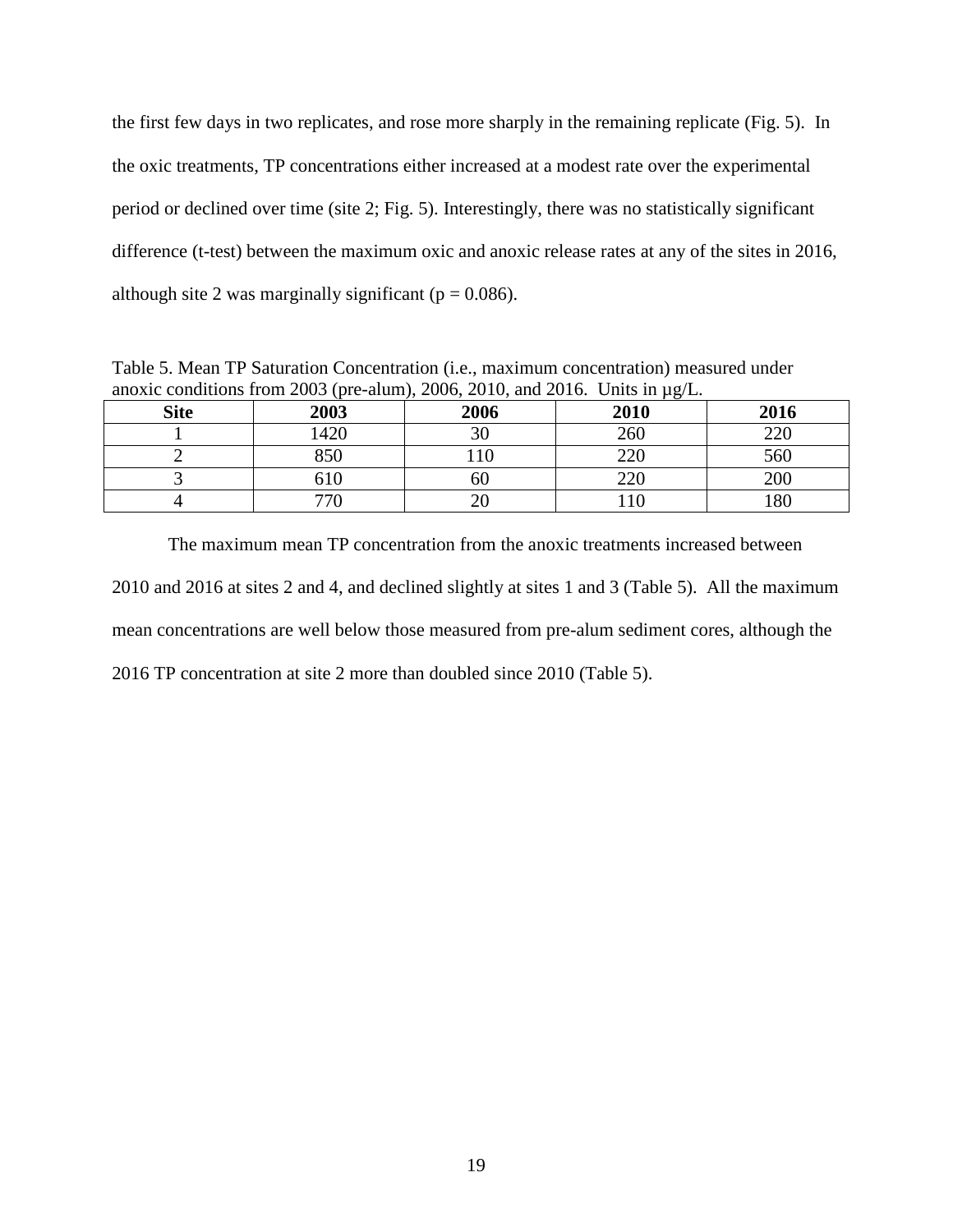Figure 5. TP concentrations in the water overlying sediment cores from 4 sites in Spring Lake sampled in September 2016. The letter in the legend refers to redox state ( $N =$  nitrogen, anoxic condition;  $O = \alpha$ ygen, oxic condition); the number refers to replicate number (1-3).



Sediment TP in 2016 (as a function of dry weight) prior to incubation ranged from 77 (site 4) to 1837 (site 2) mg/kg (Table 6, Fig. 6). The 2016 sediment TP concentrations were generally similar to those measured in 2010 with the very distinct exception of site 4, where the sediment TP concentration was remarkably lower than in 2010 (Fig. 7). It is likely that despite returning to the same site (based on GPS coordinates), we encountered an area of high inorganic deposits, which hold less organic matter and would therefore contain lower TP concentrations. Indeed, both the dry mass and ash-free dry mass at site 4 were  $\sim$  5-12 $\times$  greater at site 4 than the other sites (Table 6). Even when sediment TP is not normalized by mass, the absolute TP concentrations are much lower at site 4 (Table 6).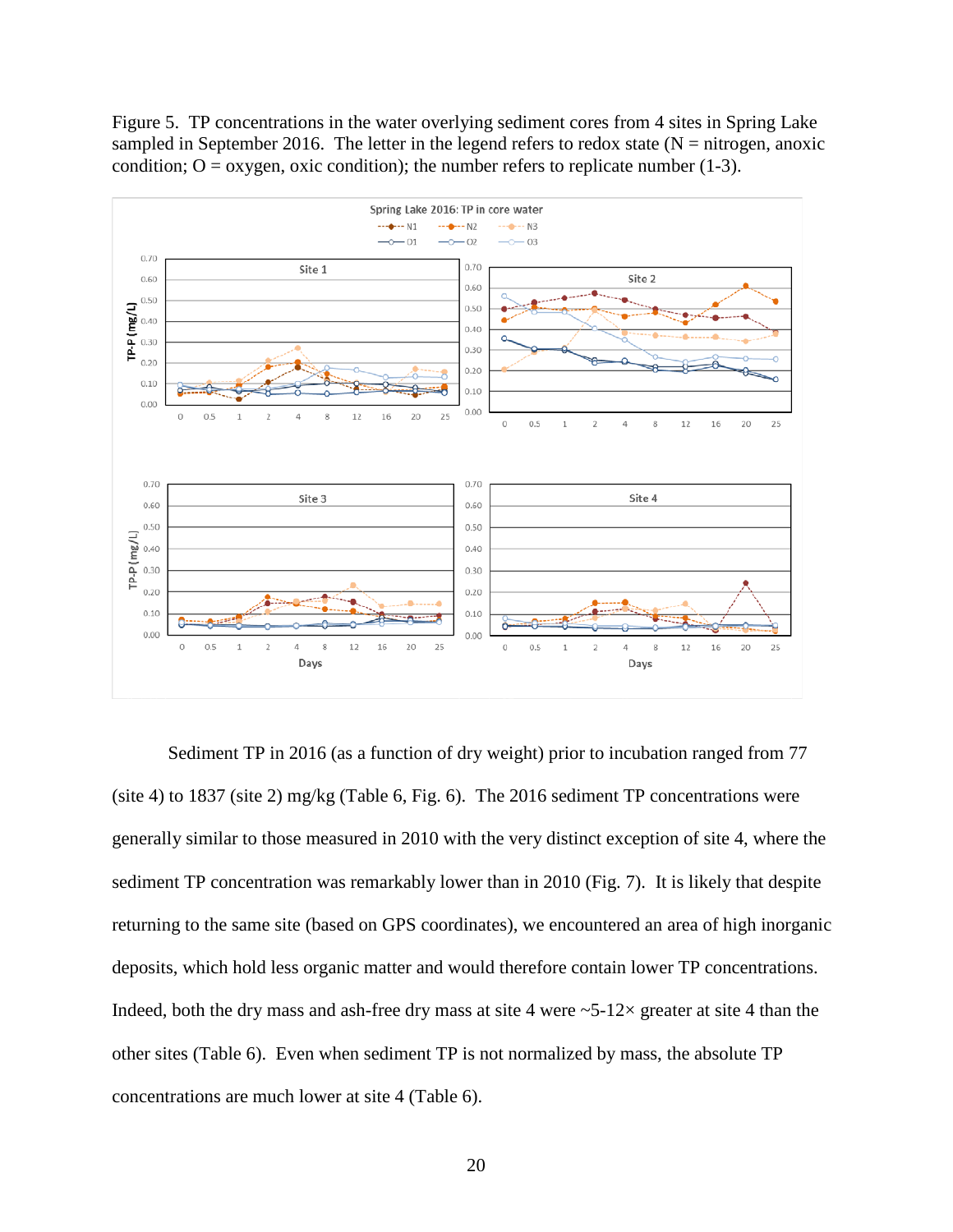| <b>Site</b> | Dry mass | <b>Ash-Free Dry Mass</b> | TP      |
|-------------|----------|--------------------------|---------|
|             | (%)      | (0/0)                    | (mg/kg) |
|             | 15.16    | 13.08                    | 1690    |
|             | 6.64     | 5.63                     | 1837    |
|             | 15.74    | 13.29                    | 1203    |
|             | 70.71    | 68.87                    |         |

Table 6. Sediment dry mass, ash-free dry mass, and TP from Spring Lake sites 1-4.

Figure 6. TP concentration (mg/kg) in cores collected in 2016, as a function of dry weight. Initial = prior to incubation;  $O = \alpha$ ygen (oxic condition); N = nitrogen (anoxic condition).

![](_page_20_Figure_3.jpeg)

Mean sediment TP concentrations were lower in the anoxic vs. oxic treatments at Sites 1 and 4, but similar to each other at Sites 2 and 3 (Fig. 6). Mean post-incubation sediment TP concentrations declined at all sites in 2016 compared to 2010 (Fig. 7); the decline was most precipitous at Site 4, consistent with the prior data.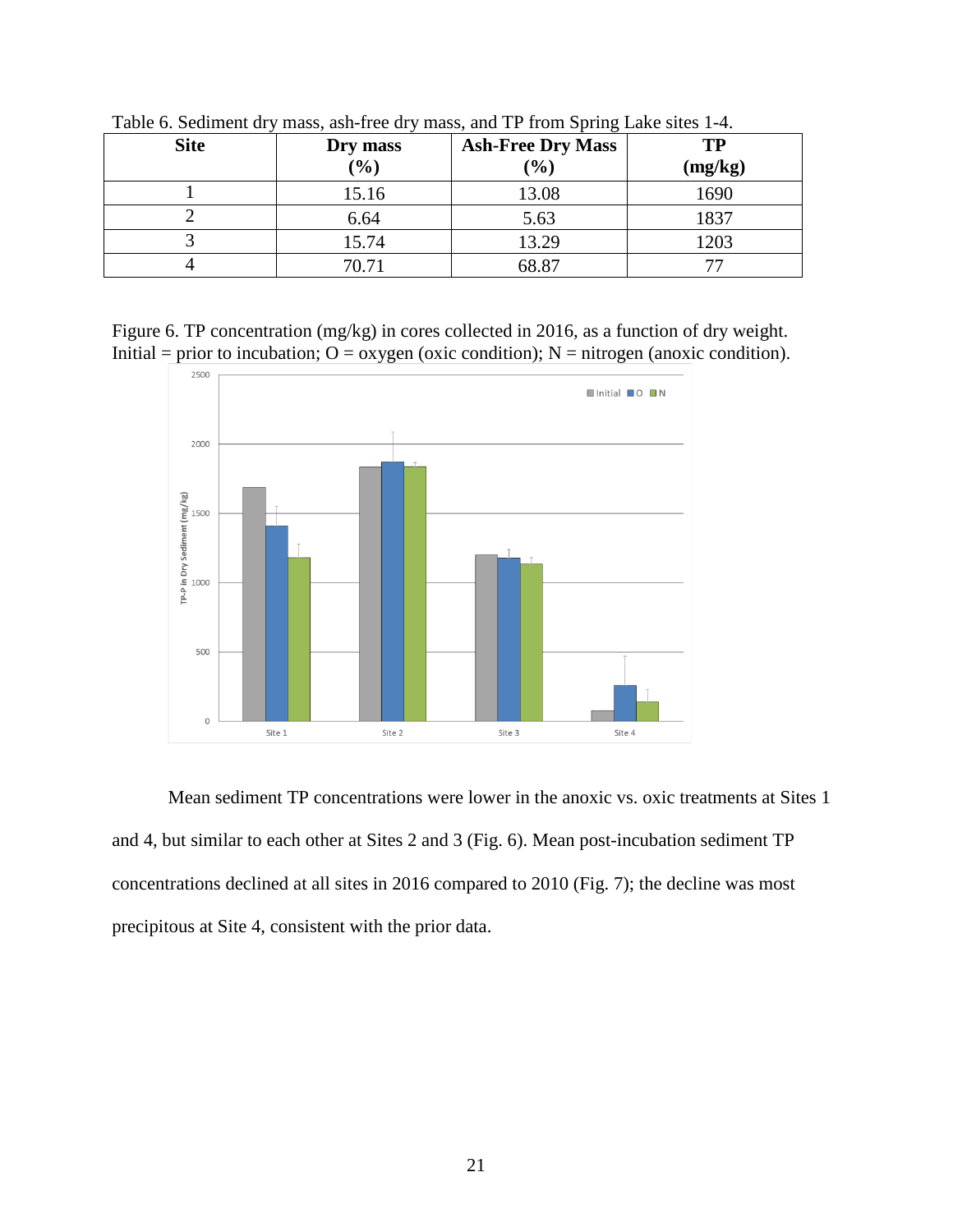Figure 7. TP concentration ( $mg/kg$ ) in cores collected in 2004, 2006, 2010, and 2016 as a function of dry weight. To facilitate comparisons among years, the data shown represent postanoxic incubation conditions.

![](_page_21_Figure_1.jpeg)

There was insufficient water in the sediment after centrifuging to analyze SRP-P porewater concentrations. However, the fractionation methodology allows us to measure extractable SRP. In 2016, we used a 4-part fractionation to assess loosely sorbed SRP, a fraction we did not previously measure. However, the different methodology does introduce a potential confounding factor when comparing across years (Table 7). We calculated the 2016 data both will all 4 sites and excluding site 4, given the anomalous sediment results for this site. Excluding site 4 data does increase the extractable SRP in all fractions, but only by 20-30% on average (Table 7). Comparing the two fractions that were examined previously (NaOH and HCl) revealed considerably lower extractable SRP concentrations in 2016 compared to prior years (Table 7). Two trends were observed in all sites: 1) within each individual site, the patterns for extractable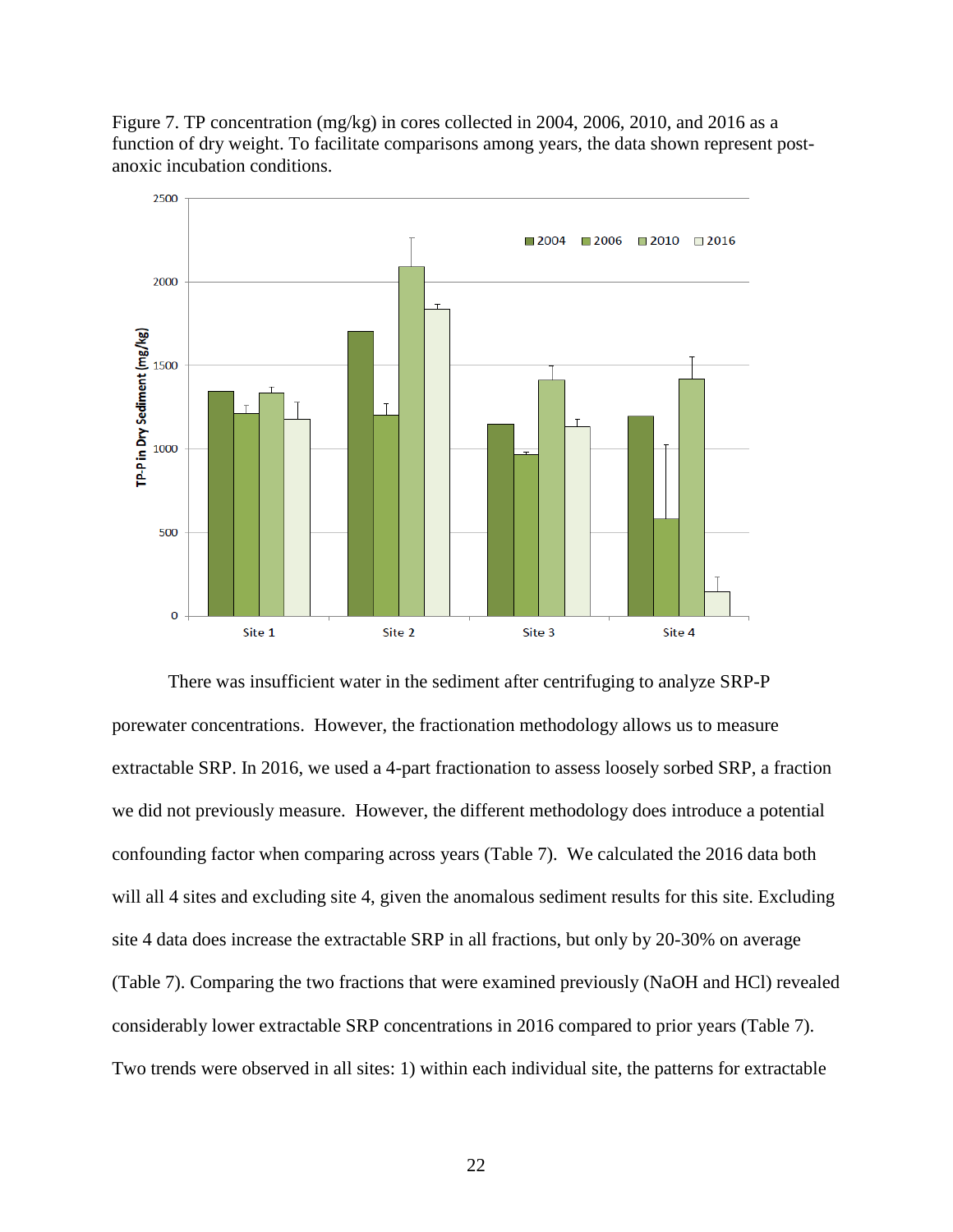SRP were very similar for both the oxic and anoxic treatments; and 2) NH4Cl-extractable SRP

fractions (loosely bound P) were very low at all sites (Fig. 8). At sites 1 and 3, the dominant

extractable fractions were BD and HCl, whereas HCl alone was dominant at Site 4 (Fig. 8). Only

at Site 2 did the NaOH fraction have the highest mean SRP concentration (Fig. 8).

Table 7. Comparison of grand mean  $(\pm SD)$  values of porewater soluble reactive phosphorus (SRP) concentrations (mg/L) for 2003/4, 2006, and 2010 only, and NH4Cl- (2016 only), BD- (2016 only), and NaOH- and HCl-extractable (all years) SRP concentrations (µg/g dry wt) from Spring Lake sediments under anoxic conditions. The 2016 mean values are shown with and without site 4 (see text).

| <b>Measurement</b>     | <b>Pre-Alum</b><br>(2003/2004) | 8 mo. Post-<br><b>Alum</b> (2006) | 5 Yr Post-Alum<br>(2010) | 11-Yr Post-Alum<br>(2016) |                 |
|------------------------|--------------------------------|-----------------------------------|--------------------------|---------------------------|-----------------|
|                        |                                |                                   |                          | $(Stes 1-3)$              | $(Stes 1-4)$    |
| Porewater SRP          | $0.18 \pm 0.19$                | $0.03 \pm 0.02$                   | $0.08 \pm 0.03$          | ND.                       | <b>ND</b>       |
| NH <sub>4</sub> Cl-SRP | ND.                            | ND.                               | ND                       | $0.28 \pm 0.17$           | $0.22 \pm 0.13$ |
| <b>BD-SRP</b>          | ND                             | ND.                               | ND.                      | $81 \pm 10$               | $62+8$          |
| $NaOH-SRP1$            | $141 \pm 16$                   | $128 + 23$                        | $198 + 42$               | $71 + 5$                  | $54 + 4$        |
| $HC1-SRP2$             | $286 \pm 126$                  | $454 \pm 135$                     | $459 \pm 70$             | $90 + 4$                  | $74 + 8$        |

<sup>1</sup>NaOH extract was 1.0 M in 2016 and 0.1 M in previous years  $^{2}$ HCl extract was incubated for 16 hrs in 2016 and 24 hrs in previous years

Figure 8. Extractable SRP concentrations from sediment cores at the end of the incubation period.  $O = \alpha$  incubation conditions;  $N = \alpha$  anoxic incubation conditions. Note due to insufficient porewater, we were unable to analyze SRP-P porewater concentrations.

![](_page_22_Figure_8.jpeg)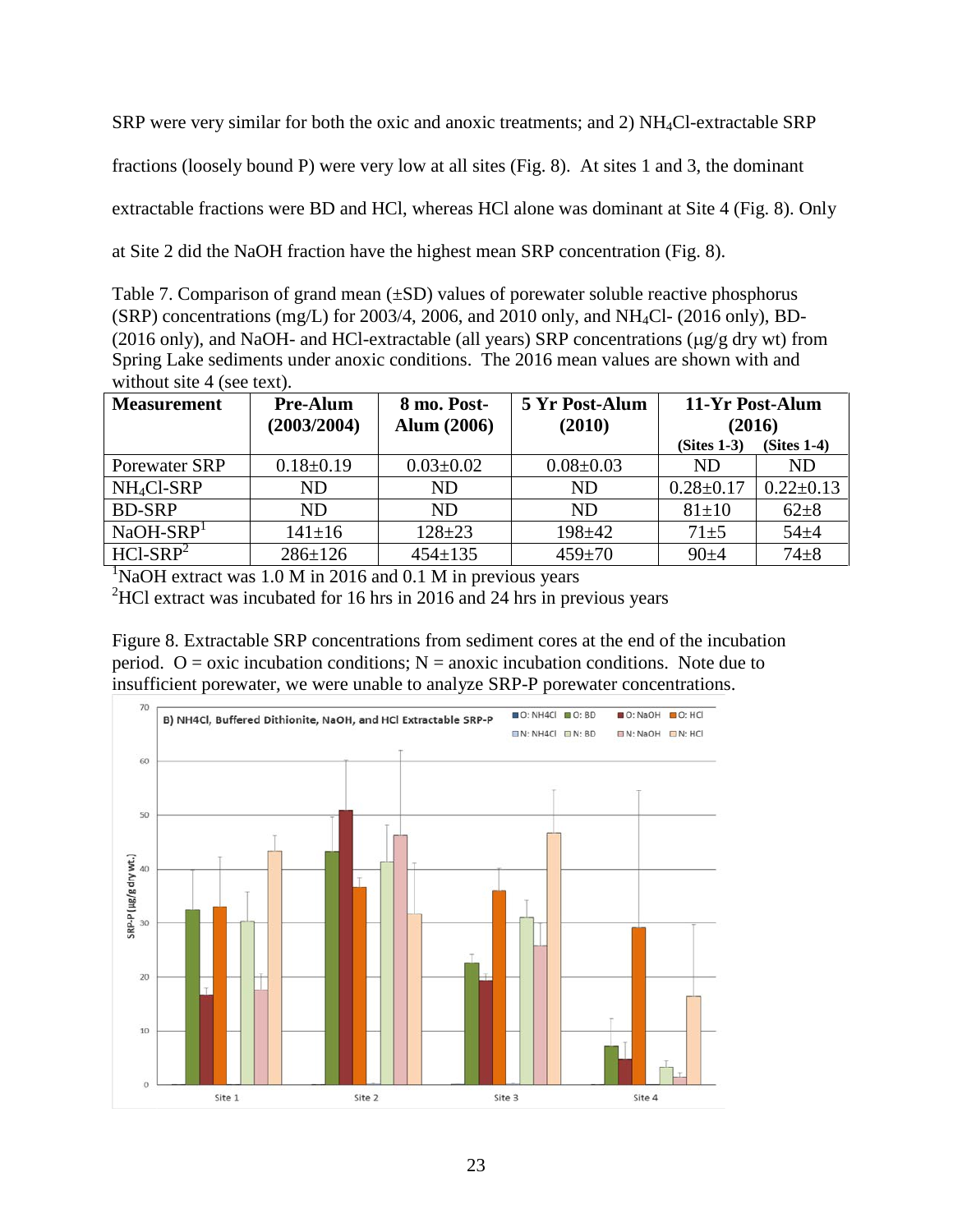As was the case in prior years, calcium was the most abundant metal at all sites (Fig. 9). Aluminum concentrations declined between 2010 and 2016, with the decline most dramatic at Site 4 (Fig. 9). Calcium, iron, and magnesium concentrations were relatively similar over the years at Sites 1-3, except again for the decline between 2010 and 2016 at Site 4 (Fig. 9).

Figure 9. Grand means  $(\pm SD)$  of aluminum (Al), calcium (Ca), iron (Fe), and magnesium (Mg) in sediment cores from Spring Lake in 2006, 2010, and 2016. Metals were not measured in 2003/2004. Note different scales for the y-axes.

![](_page_23_Figure_2.jpeg)

## **DISCUSSION**

Internal P loading can be a significant source of nutrients in shallow, eutrophic lakes, and can result in serious impairment to water quality (Welch and Cooke 1995, 1999; Søndergaard et al. 2001; Matisoff et al. 2016; Nürnberg and LaZerte 2004, 2016; Qin et al. 2016). Even when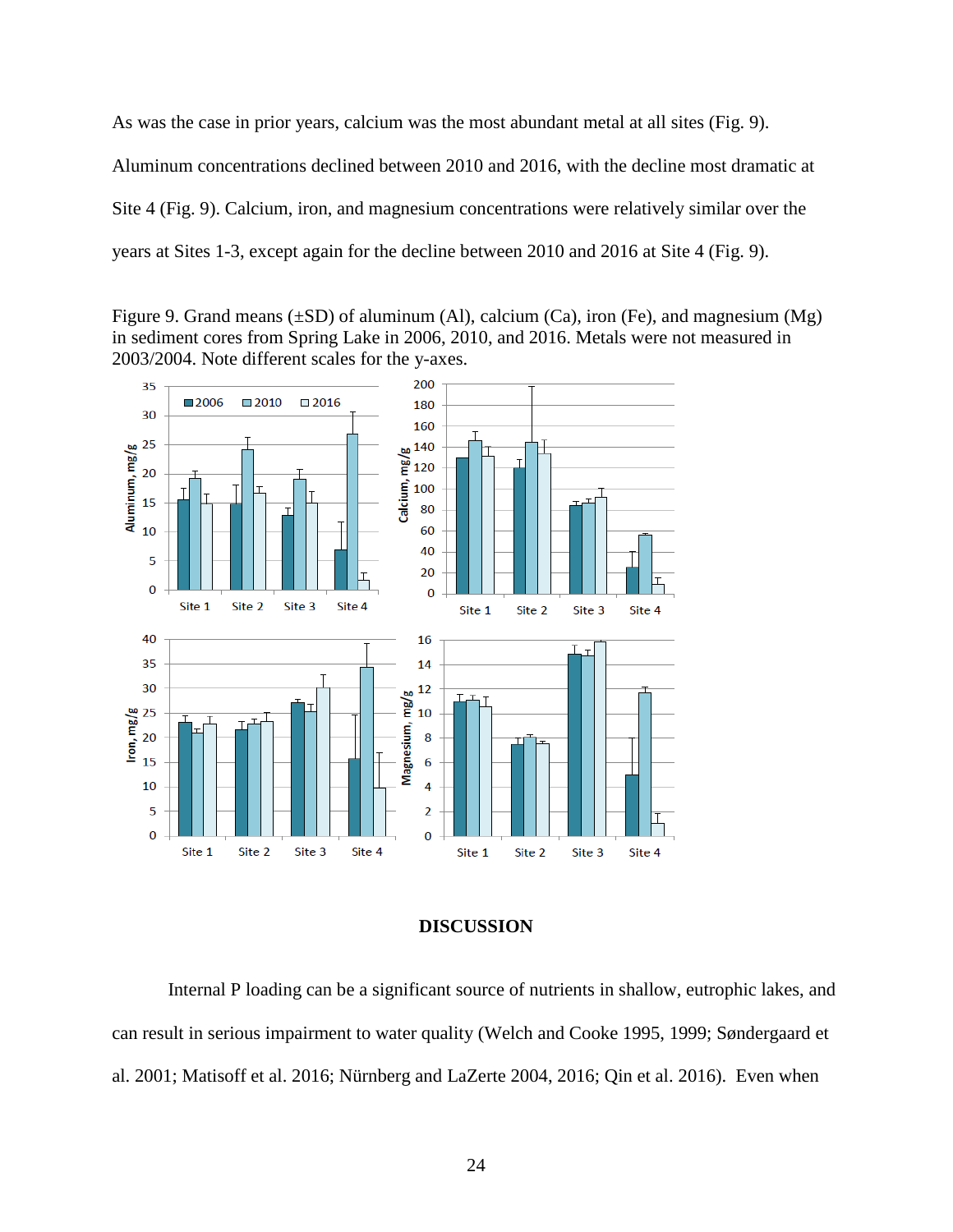external loading rates are relatively low, high diffusive flux and internal loading from bioturbation or sediment resuspension can help trigger and/or sustain algal blooms. The ecological and societal implications of internal P loading rates, including aesthetic issues and potential human health concerns (Zhao et al. 2016) often prompt management strategies in lakes where rates are high.

Although prior studies have shown that alum treatments usually have short-term benefits (Cooke et al. 1993, Welch and Schrieve 1994, Welch and Cooke 1999, Egemose et al. 2010), the question of long-term effectiveness is less clear. Effectiveness of alum treatments generally has ranged from ~4 to 20 years, and is dependent on many factors, including: 1) lake morphometry (Welch and Cooke 1995, 1999); 2) the amount of alum added to the system (Rydin and Welch 1998; Lewandowski et al. 2003; Jensen et al. 2015); 3) bioturbation (Van Rees et al. 1996; Matisoff and Wang 1998; Nogaro et al. 2016); 4) macrophyte cover (Welch and Schrieve 1994; Welch and Cooke 1999); 5) water column pH (Rydin and Welch 1998; Lewandowski et al. 2003); 6) sedimentation rate (Lewandowski et al. 2003); 7) the magnitude of internal loading from shallow areas not treated by alum (Søndergaard et al. 1999; Nixdorf and Deneke 1995); and 8) perhaps most important of all, the degree to which external loads have been reduced following the alum treatment (Hansson et al. 1998; Lewandowski et al. 2003; Mehner et al. 2008), as continued inputs of high phosphorus loads will fuel the production of new biomass, which becomes the basis for future internal loads to the system (Carpenter 2005, Burger et al. 2008; Sharpley et al. 2013). A recent meta-analysis by Huser et al. (2015) found the three most important variables explaining alum treatment longevity were Al dose (47% of variation explained), an index related to lake hydraulic residence time (32% of variation explained), and lake morphometry (3% of variation explained).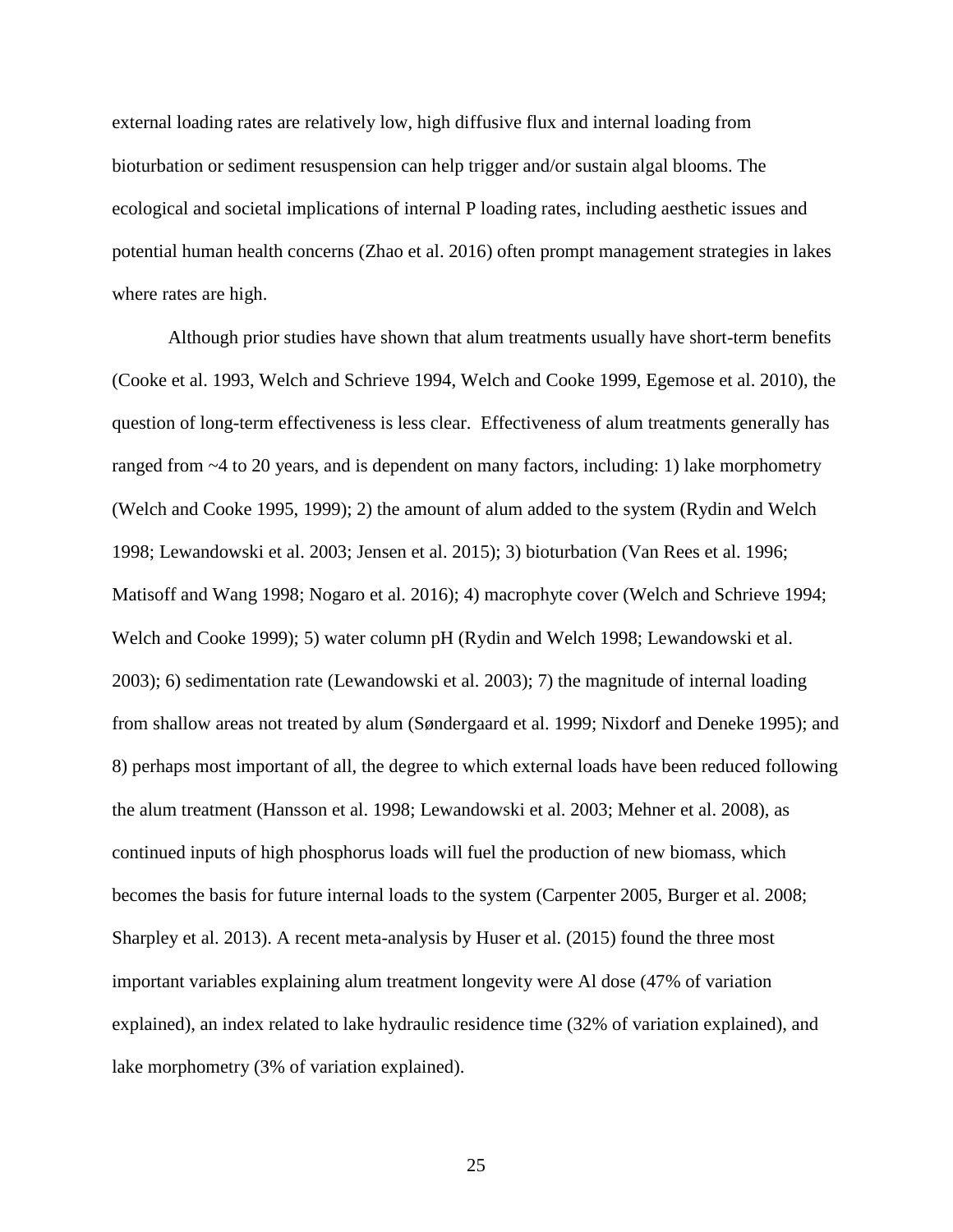The results from our 2016 study provide partial evidence that the Spring Lake alum treatment of 2005 is starting to lose its effectiveness. This conclusion is based largely on the water column SRP and TP data from the near-bottom of Sites 1 and 2 (Table 2), where concentrations greatly exceeded even the pre-alum P concentrations. The very high 2016 concentrations coincided with very low DO concentrations in the hypolimnion (Table 2), suggesting redox-catalyzed release of P that would be bound to Fe oxides and oxyhydroxides under oxic conditions (Boström et al. 1982). DO concentrations during the 2010 sampling were  $\geq$ 3.9 mg/L at all near-bottom sites (Table 2), so it is not surprising that P concentrations were relatively low; however, in 2006, DO concentrations were  $\leq 0.5$  mg/L at the near-bottom of Sites 1 and 2, yet TP concentrations were  $\langle 50 \mu g/L$ , far less than the 250-1000  $\mu g/L$  measured at these sites in 2016. This suggests that the alum in 2006 was still effective in binding P even under low DO conditions, whereas by 2016, the P putatively released during anoxic conditions was no longer being trapped by the alum, and instead was accumulating in the hypolimnetic zone.

While these P concentrations suggest the alum treatment's efficiency is waning, the measured P release rates in 2016 were very similar, if not lower, than those measured in 2010 at Sites 1 and 2 (Table 5). This result was unexpected and the disparity is difficult to reconcile, as one would expect high release rates are needed to generate the high hypolimnetic P concentrations. However, if anoxic/hypoxic conditions persisted throughout the summer, it may be possible for P to accumulate in the deeper regions of the lake even at low release rates. The shallower Sites 3 and 4 continued to have both low release rates and relatively low P concentrations that have been measured in other post-alum treatment years; this is consistent with their shallow depths, where water mixing can oxygenate the entire water column. Indeed, the 2016 DO data at these sites were  $>6$  mg/L, even at the near-bottom (Table 2).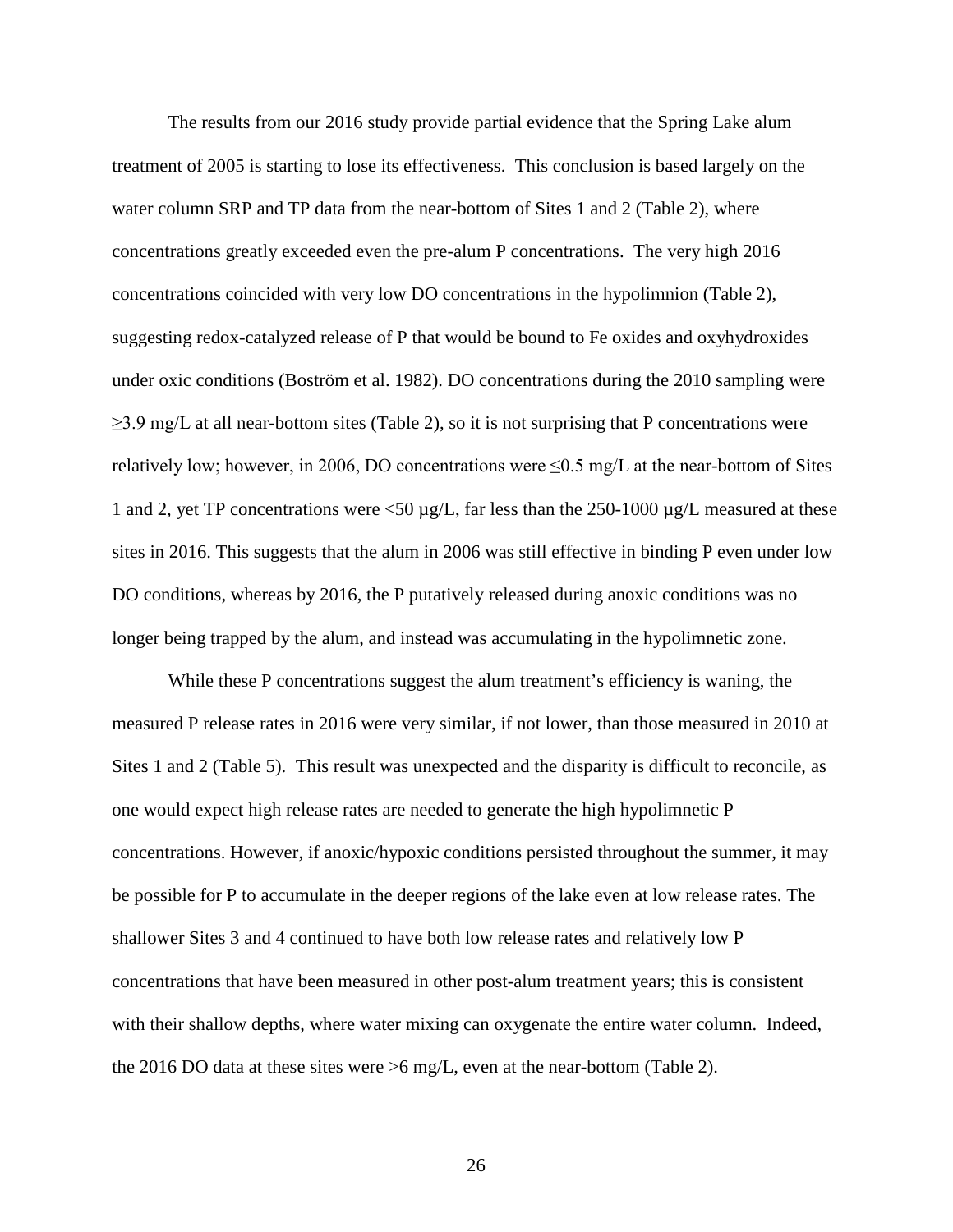Another anomalous result was the lack of difference in P release rates for oxic vs. anoxic treatments. Under oxic conditions, phosphate binds to oxidized iron  $(Fe^{3+})$  minerals, preventing P-rich porewater from diffusing into the water column (Mortimer 1941, 1942). However, under anoxic conditions, the  $Fe^{3+}$  is reduced to  $Fe^{2+}$ , and in the process liberating phosphate. Our prior studies in Spring Lake (Steinman et al. 2004, 2006; Steinman and Ogdahl 2008, 2012) have clearly shown much greater P release rates, especially at sites 1 and 2, under anoxic vs. oxic conditions, as expected. However, this was not the case in 2016; Fe sediment concentrations were similar in 2016 to past years in sites 1-3, although much lower at site 4, so it is unlikely that metal chemistry can account for similar oxic vs anoxic results. Mean  $(\pm SD)$  DO concentrations at the end of the incubations in core tube water were  $8.85\pm0.14$  mg/L in oxygenated vs. 1.38±0.18 mg/L in non-oxygenated waters, so the lack of increased internal loading in the "anoxic" treatments does not appear to be related to excess DO in the low-DO treatments.

The accumulation of P in the hypolimnion at Sites 1 and 2 appears to have had limited effect on phytoplankton biomass in the surface waters. Surface Chl-*a* concentrations at Sites 1 and 2 were 2.5× lower than pre-alum and ~⅔ of concentrations measured in 2010. Of course, snapshot samples of a dynamic metric such as Chl-*a* can be misleading, as concentrations change quickly, so this comparison should be viewed cautiously. Chl-a concentrations at Sites 3 and 4 were relatively uniform through the water column, reflecting the water column mixing at these shallow sites; 2016 concentrations were similar to those of prior post-alum sampling years (Table 2). In general, Chl-*a* concentrations continued the trend of modest reduction at Sites 1 and 2, but modest increases at sites 3 and 4. Regardless of overall trends, the absolute concentrations of both TP and chlorophyll *a* were still high (38-1,000 µg/L and 7-15 µg/L, respectively).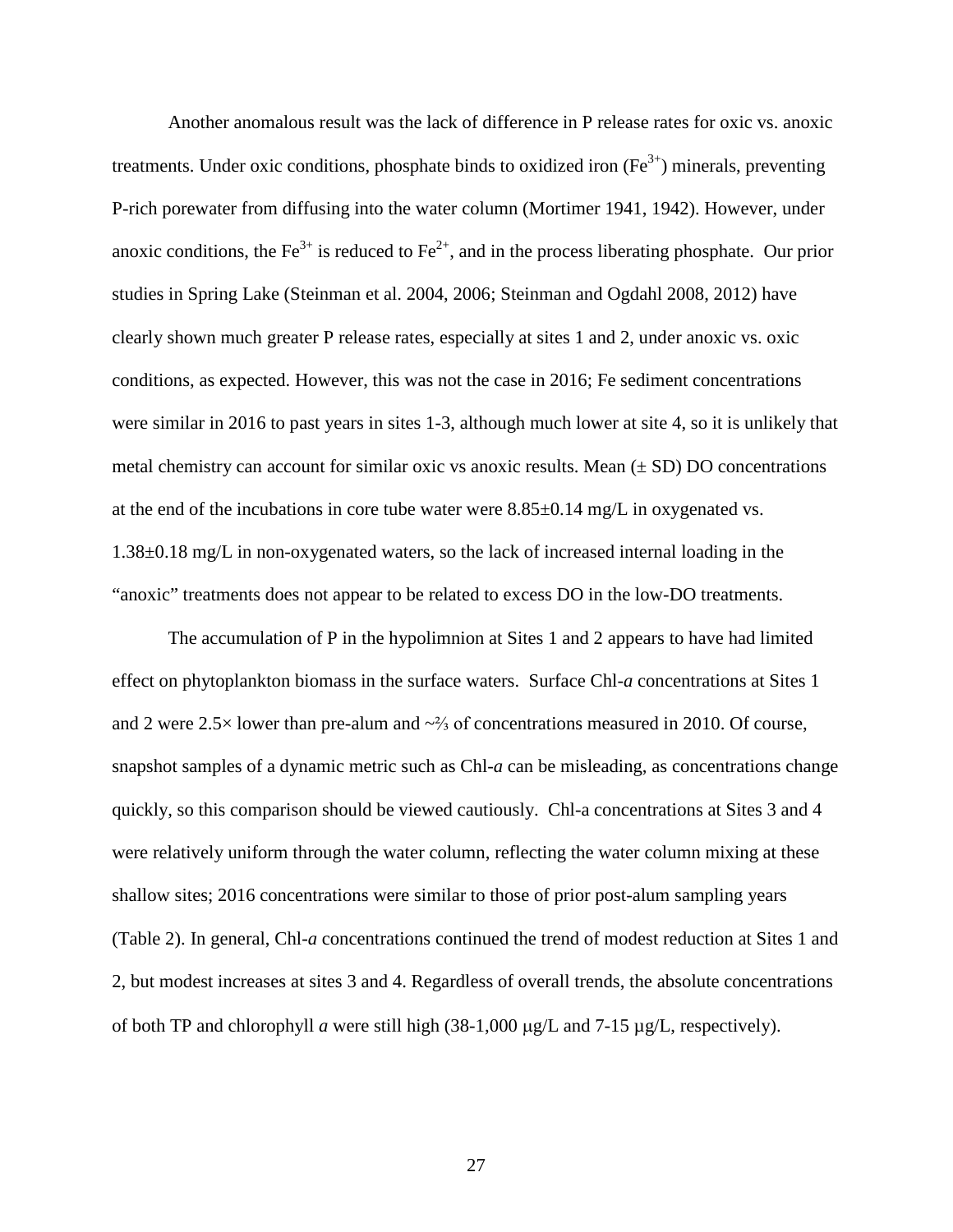In contrast to chemical water quality parameters, biological indicators, such as benthic macroinvertebrates, respond to and incorporate a wide range of environmental disturbance and quality gradients (Dixit et al. 1992, Karr 1993, Stemberger and Lazorchak 1994, Death 1996). Benthic invertebrate community composition and density have been shown to be effective indicators of water quality because they are comparatively easy to sample in a quantitative manner, and their relative narrow range of mobility, range of sensitivities to contaminants, and relatively long life histories allow them to integrate environmental conditions over time (Cook and Johnson 1974, Wiederholm 1984, Nalepa et al. 2000, Purcell et al. 2009).

Our post-alum application data revealed that overall benthic invertebrate density declined in Spring Lake the year after treatment, likely because of smothering by the alum floc, but that overall invertebrate density in 2016 was significantly greater than that measured in 2006, suggesting sustained recovery. However, pre-alum densities at Sites 3 and 4 remain significantly greater than 2016 densities. Densities in 2016 were similar to those measured in 2010, with the only statistically significant difference occurring at Site 3, where density was greater in 2010 compared to 2016. As noted in the 2010 report, these results are consistent with those of Smeltzer et al. (1999), who found that following an initial decline in invertebrate richness and density, recovery to pre-treatment levels occurred within 2 years and significant increases above pre-treatment levels were evident after 10 years.

Invertebrate community composition in 2016 also was very similar to that observed in 2010. Chironomid densities remained very low, with the Site 4 density in 2010 significantly greater than in 2016. Given the low absolute numbers, it is unlikely this statistically significant difference has any ecological relevance. Chaoborids were the most abundant group overall, as was the case in 2010, and were especially prominent at Site 2. Increases in chaoborid density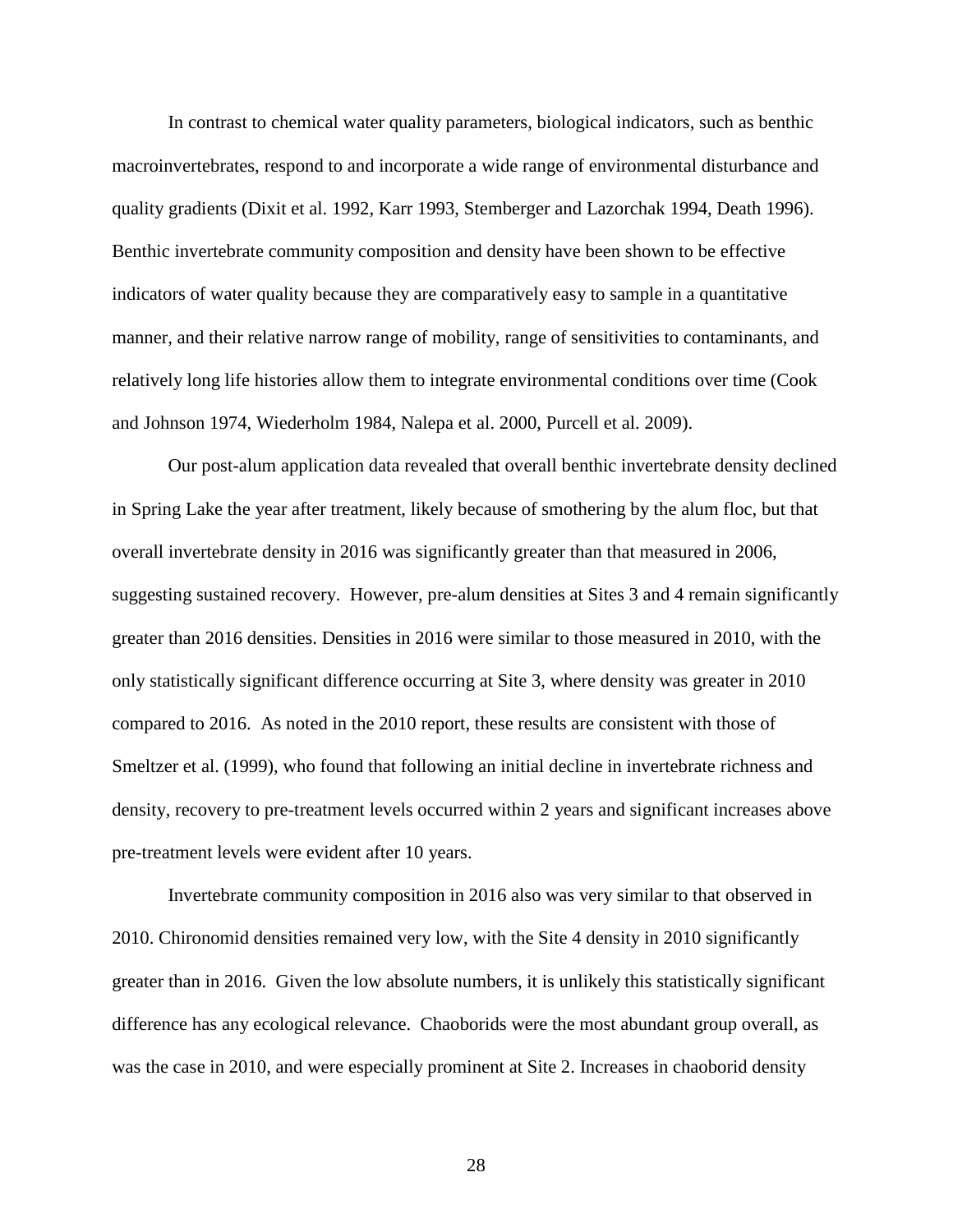following alum application have been documented in other studies (Doke et al. 1995; Narf 1990) and attributed to a change in trophic structure and subsequent increases in food resources (Doke et al. 1995). Chaoborids can tolerate a wide range of water quality conditions, including pollution degradation (Hilsenhoff 1987).

Oligochaete density was not significantly different between 2016 and 2010 at any site. And although ceratopogonid density was significantly lower at Site 3 in 2016 compared to 2010, the absolute density was very low.

In 2016, we altered our fractionation scheme to include 4 instead of 2 fractions. In particular, we were interested in the amount of loosely sorbed (highly bioavailable) P in the sediment, which we had not measured previously. It is suggested that the calculation of how much alum to apply should focus on the readily available P in the sediment (loosely sorbed and redox sensitive) instead of simply total P (Pilgrim et al. 2007). Interestingly, the  $NH<sub>4</sub>Cl$ extractable SRP fraction (loosely sorbed) was extremely low in Spring Lake, regardless of site. Indeed, most SRP fractions were low and both the NaOH- and HCl-extractable SRP fractions dropped substantially between 2010 and 2016, even when site 4 data are excluded from the analysis. The lower NaOH-extractable SRP values in 2016 can be explained by the more detailed fractionation scheme; that is, the more coarse NaOH-extraction conducted in the 2010 scheme likely included both the BD- and NaOH-extractable fractions that were measured separately in 2016. Indeed, when these two fractions from 2016 are added together, the SRP concentration is reasonably close to that of 2010. The NaOH-extractable SRP reflects the Al- and Fe-bound phosphorus fraction, which usually increases after alum dosing (Rydin and Welch 1999, Reitzel et al. 2005). We speculate that after 11 years, the reduction in Al-bound P is due to either sediment movement or burial.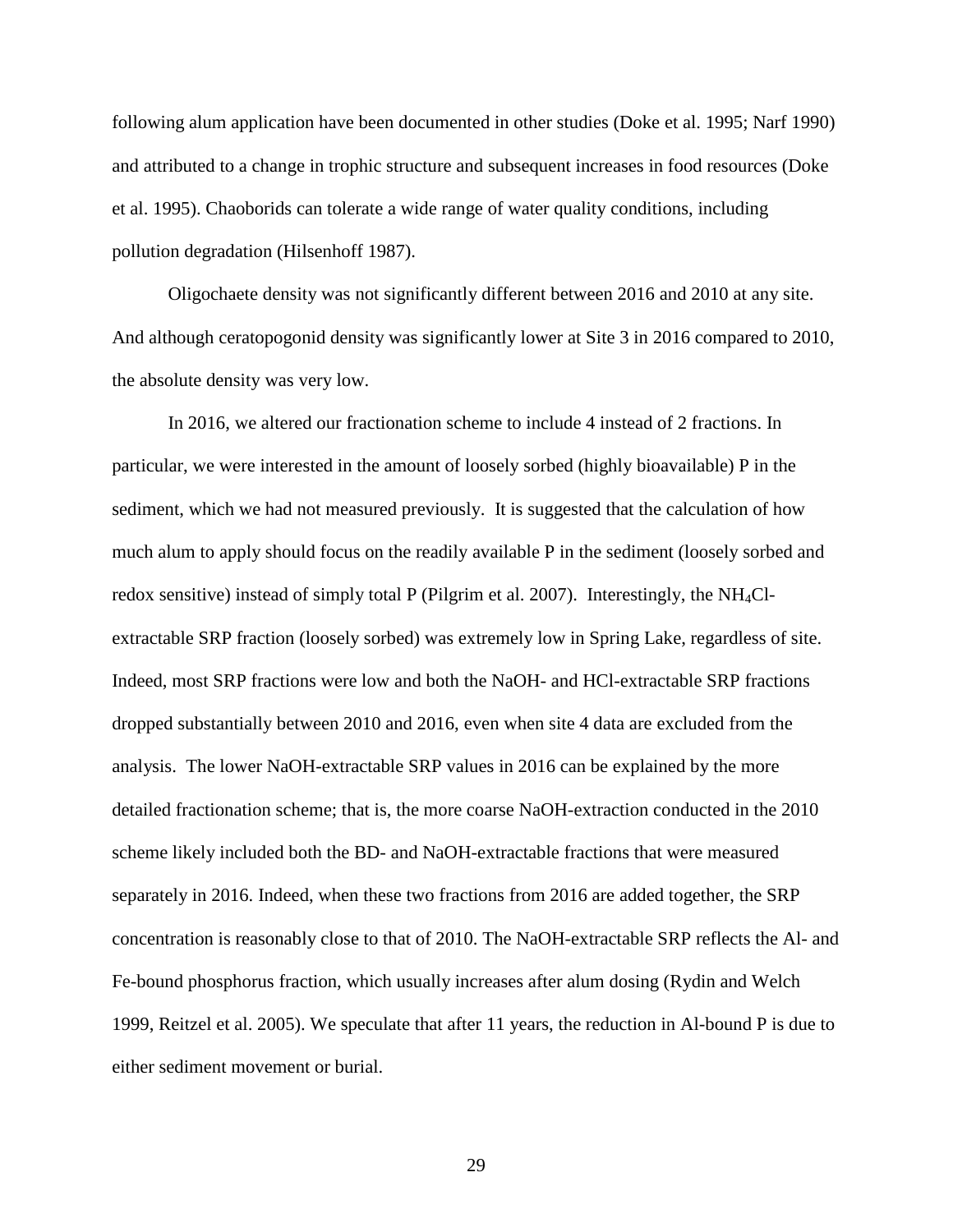The explanation for the substantial decline in the HCl-extractable SRP fraction in 2016 is more difficult to explain. Given the relatively high Ca concentrations in the sediment, one would expect HCl-extractable P fraction to have remained high; previously, we speculated that the P that was loosely bound to the alum floc may have become exchanged with soluble calcium, thereby causing the increases we measured in 2006 and 2010 (Steinman and Ogdahl 2008, 2012). We see no evidence of that in 2016, however. It is possible that the change in extraction methodology may have resulted in less efficient Ca-P to be extracted compared to the 2010 method. For example, even though the HCl molarity was the same for both methods, the extraction time was 16 hr in 2016 and 24 hr in previous years. In addition, the NaOH molarity was 0.1M in 2010 vs. 1M in 2016. The shorter extraction time in 2016 plus the greater molarity of the NaOH solution may have reduced the efficiency of the HCl extraction.

In our 2010 report, we noted that the relatively high TP concentrations in the Spring Lake water column suggested that external phosphorus loadings are still a problem in the Spring Lake watershed. In 2016, we are now seeing evidence of very high TP concentrations accumulating in the bottom waters at Sites 1 and 2. Although maximum P release rates from the sediment remain relatively low, the P concentrations are suggestive that the alum treatment is losing its efficacy. This could be due to several factors, none of which are mutually exclusive: 1) the alum floc being focused to deeper waters in Spring Lake, and thus not covering as much of the sediment area as it did immediately after application; and 2) the alum's binding sites are becoming saturated, and can no longer effectively bind more P.

In conclusion, our 2016 study generated mixed results. The hypolimnetic P concentrations in the bottom waters at Sites 1 and 2 strongly suggest internal loading has returned to Spring Lake and is contributing significant phosphorus; however, the sediment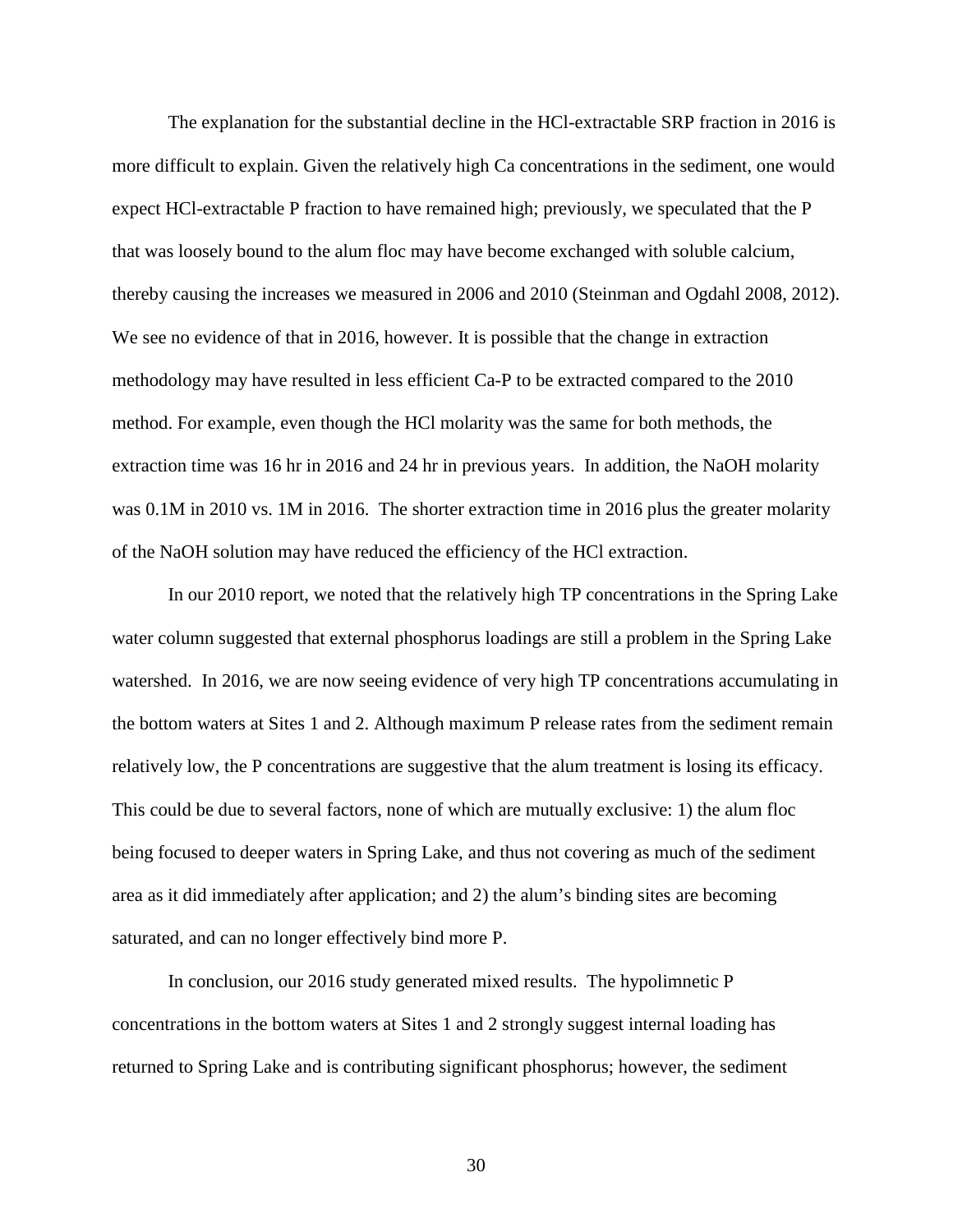release rates remain relatively modest and very similar to those measured in 2010, when there was no evidence of significant P accumulating at Sites 1 and 2. More significantly, the overall TP and Chl-*a* concentrations in the water column of Spring Lake remain high, and point to the continued need for reductions in external P sources in the Spring Lake watershed. Recommendations for the type and placement of Best Management Practices (BMPs) in the watershed have been provided previously (Steinman et al. 2015), and we once again urge the local municipalities, decision makers, and stakeholders to begin implementing them. Our results illustrate what has been cautioned in previous studies (Steinman et al. 2006; Steinman and Ogdahl 2008, 2012; Steinman et al. 2015): alum application is a short-term solution to the longer-term problem of internal P loading and its effectiveness is critically tied to concurrent reductions in external P loading.

## **ACKNOWLEDGEMENTS**

Maggie Oudsema, Brian Scull, and Kurt Thompson provided field and laboratory support. Discussions with Rick Rediske were very helpful with respect to sediment chemistry results. We are grateful to Tony Groves and Pam Tyning for their collaborative spirit and to the Spring Lake – Lake Board for funding.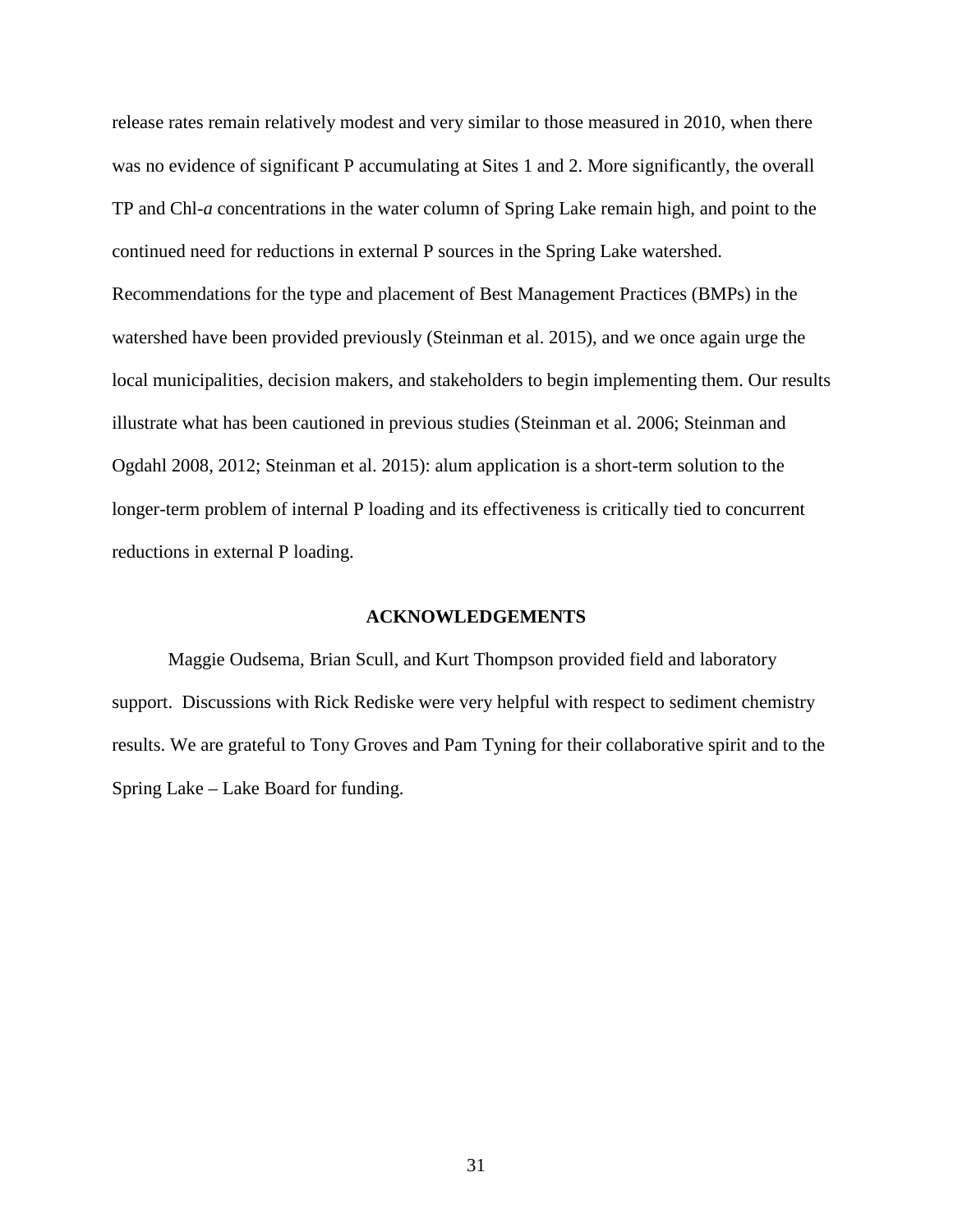#### **REFERENCES**

- Bakker, E.S., E. Van Donk, and A.K. Immers. 2015. Lake restoration by in-lake iron addition: a synopsis of iron impact on aquatic organisms and shallow lake ecosystems. Aquat. Ecol. 50: 121-135.
- Björk, S. 1985. Lake restoration techniques. p. 293-301. *In* Lake pollution and recovery. Internat. Congress European Water Poll. Cont. Assn., Rome, Italy.
- Boström, B., M. Janson, and C. Forsberg. 1982. Phosphorus release from lake sediments. Arch. Hydrobiol. Beih. Ergebn. Limnol. 18:5-59.
- Burger, D.F., D.P. Hamilton, and C.A. Pilditch. 2008. Modelling the relative importance of internal and external nutrient loads on water column nutrient concentrations and phytoplankton biomass in a shallow polymictic lake. Ecol. Modelling 211: 411-423.
- Carpenter, S. R. 2005. Eutrophication of aquatic ecosystems: bistability and soil phosphorus. Proceedings of the National Academy of Sciences 102:10,002–10,005.
- Cook, D.G. and M.G. Johnson. 1974. Benthic macroinvertebrates of the St. Lawrence Great Lakes. J. Fish. Res. Bd Can. 31:763-782.
- Cooke, G.D., E.B. Welch, S.A. Peterson, and P.R. Newroth. 1993. Restoration and management of lakes and reservoirs. Lewis Publ., Boca Raton, FL.
- Cyr, H., S.K. McCabe, and G.K. Nürnberg. 2009. Phosphorus sorption experiments and the potential for internal phosphorus loading in littoral areas of a stratified lake. Water Res. 43: 1654-1666.
- Death, R.G. 1996. The effect of habitat stability on benthic invertebrate communities: the utility of species abundance distributions. Hydrobiol. 317: 97-107.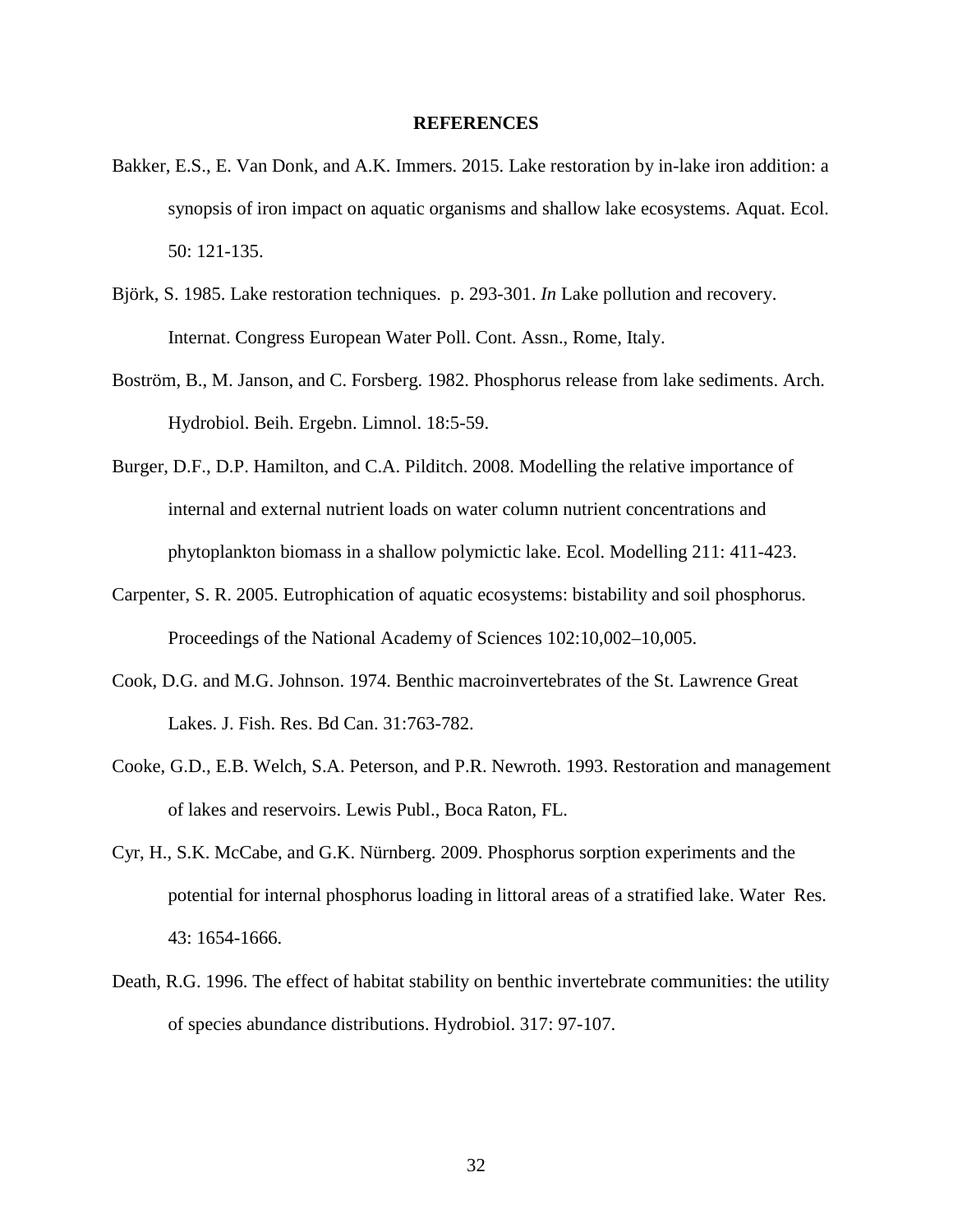- Dixit, S.S., Smol, J.P., and D.F. Charles. 1992. Diatoms: powerful indicators of environmental change. Environ. Sci. Technol. 6:22-33
- Doke, J.L., W.H. Funk, S.T.J. Juul, and B.C. Moore. 1995. Habitat availability and benthic invertebrate population changes following alum and hypolimnetic oxygenation in Newman Lake, Washington. J. Freshwat. Ecol. 10: 87-102.
- Egemose, S., K. Reitzel, F.Ø. Andersen, and M.R. Flindt. 2010. Chemical lake restoration products: sediment stability and phosphorus dynamics. Environ. Sci. Technol. 44: 985- 991.
- Fisher, M.M., M. Brenner, and K.R. Reddy. 1992. A simple, inexpensive piston corer for collecting undisturbed sediment/water interface profiles. J. Paleolimnol. 7:157-161.

Graneli, W. 1999. Internal phosphorus loading in Lake Ringsjon. Hydrobiologia 404: 19-26.

- Hansson, L.-A., H. Annadotter, E. Bergman, S. F. Hamrin, E. Jeppesen, T. Kairesalo, E. Luokkanen, P-Å. Nilsson, M. Søndergaard, and J. Strand. 1998. Biomanipulation as an application of food chain theory: constraints, synthesis and recommendations for temperate lakes. Ecosystems 1:558–574.
- Hilsenhoff, W.L. 1987. An Improved Biotic Index of Organic Stream Pollution. Great Lakes Entomol. 20:31–39.
- Huser, B.J., Egemose, S., Harper, H., Hupfer, M., Jensen, H., Pilgrim, K.M., Reitzel, K, Rydin, E., and M. Futter. 2015. Longevity and effectiveness of aluminum addition to reduce sediment phosphorus release and restore lake water quality. Water Res.
- Jensen, H.S., K. Reitzel, and S. Egemose. 2015. Evaluation of aluminum treatment efficiency on water quality and internal phosphorus cycling in six Danish lakes. Hydrobiologia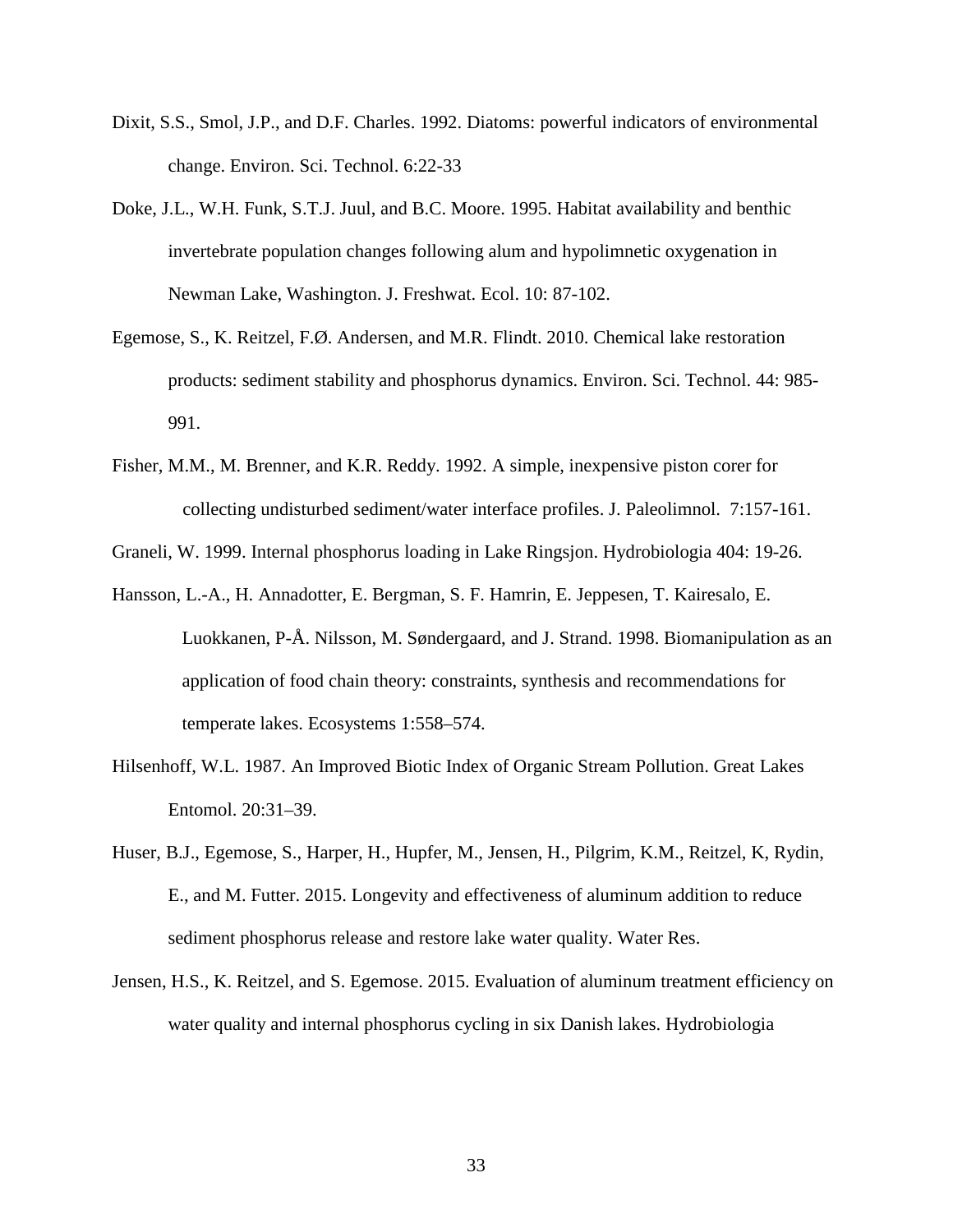- Karr, J.R. 1993. Defining and assessing ecological integrity: beyond water quality. Environ. Toxicol. Chem. 12:1521-1531.
- Kennedy, R. H., and D. G. Cooke. 1982. Control of lake phosphorus with aluminum sulfate. Dose determination and application techniques. Water Resources Bulletin 18:389–395.
- Lewandowski, J., I. Schauser, and M. Hupfer. 2003. Long term effects of phosphorus precipitations with alum in hypereutrophic Lake Susser (Germany). Water Res. 37: 3194-3204.
- Matisoff, G., and X. Wang. 1998. Solute transport in sediments by freshwater infaunal bioirrigators. Limnol. Oceanogr. 43: 1487-1499.
- Matisoff, G., E.M. Kaltenberg, R.L. Steely, S.K. Hummel, J. Seo, K.J. Gibbons, T.B. Bridgeman, Y. Seo, M. Behbahani, W.F. James, and L.T. Johnson. 2016. Internal loading of phosphorus in western Lake Erie. J. Great Lakes Res. 42: 771-788.
- Matisoff, G., S. Watson, J. Guo, A. Duewiger, and R. Steely. 2017. Sediment and nutrient distribution and resuspension in Lake Winnipeg. Sci. Total Environ. 575: 173-186.
- Mehner, T., M. Diekmann, T. Gonsiorczyk, P. Kasprzak, R. Koschel, L. Krienitz, M. Rumpf, M. Schulz, and G. Wauer. 2008. Rapid recovery from eutrophication of a stratified lake by disruption of internal nutrient load. Ecosystems 11: 1142-1156.
- Moore, P.A., K.R. Reddy, and M.M. Fisher. 1998. Phosphorus flux between sediment and overlying water in Lake Okeechobee, Florida: spatial and temporal variations. J. Environ. Qual. 27: 1428-1439.
- Mortimer, C.H. 1941. The exchange of dissolved substances between mud and water in lakes I. J. Ecol. 29: 280-329.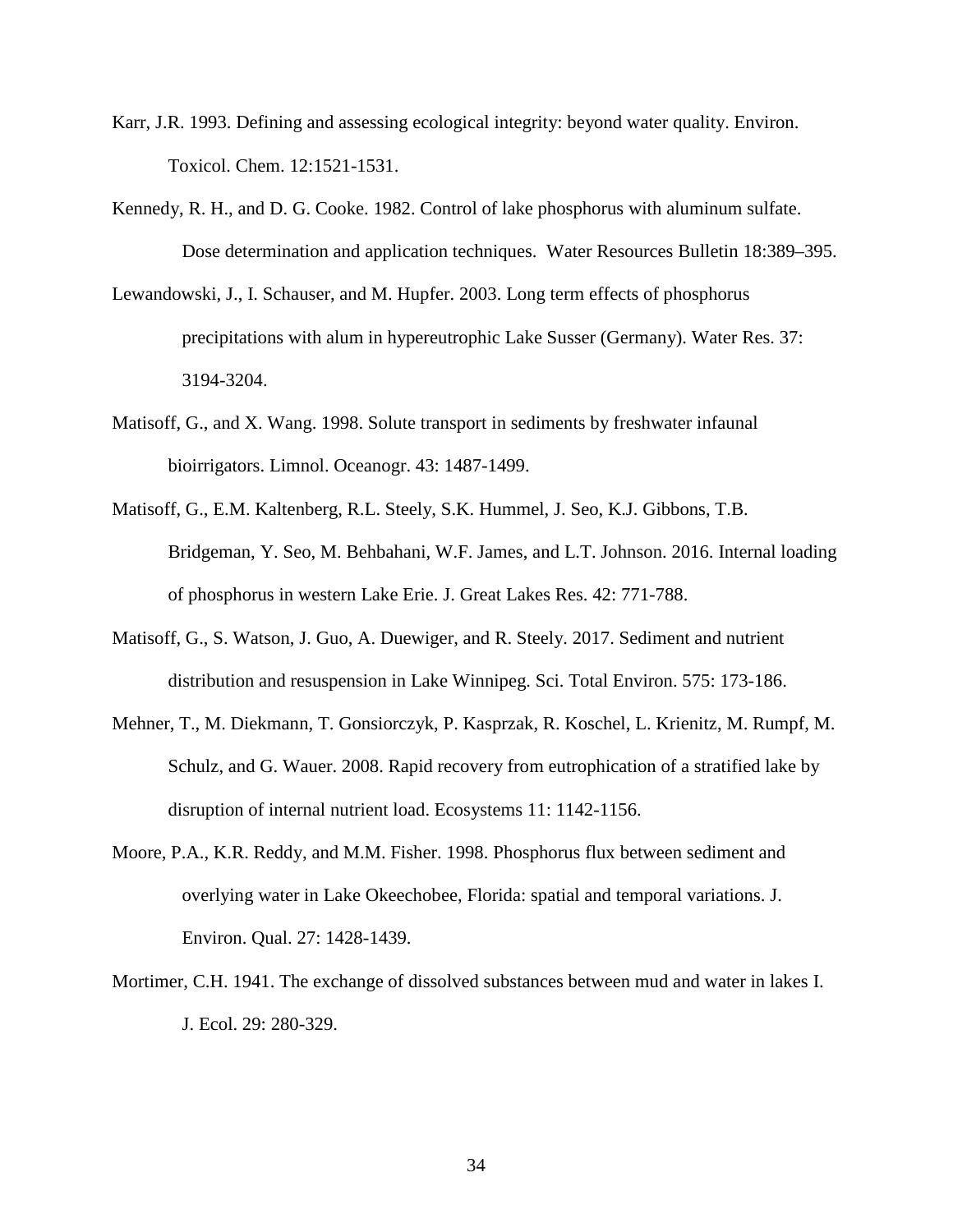- Mortimer, C.H. 1942. The exchange of dissolved substances between mud and water in lakes II. J. Ecol. 30: 147-201.
- Nalepa, T.F., G.A., Lang, and D.L. Fanslow. 2000. Trends in benthic macroinvertebrate populations in southern Lake Michigan. Verh. Internat. Verein. Limnol. 27:2540-2545.
- Narf, R.P. 1990. Interactions of Chironomidae and Chaoboridae (Diptera) with aluminum sulfate treated lake sediments. Lake Reserv. Manage. 6: 33-42.
- Nixdorf, B., and R. Deneke. 1995. Why 'very shallow' lakes are more successful opposing reduced nutrient loads. Hydrobiologia 342/343: 269-284.
- Nogaro, G, Harris, A., and A.D. Steinman. 2016. Alum application, invertebrate bioturbation and sediment characteristics interact to affect nutrient exchanges in eutrophic ecosystems. Freshwater Science 35: 597-610.
- Nürnberg, G.K., and B.D. LaZerte. 2004. Modeling the effect of development on internal phosphorus load in nutrient-poor lakes. Water Resour. Res. 40:W01105, doi:10.1029/2003WR002410.
- Nürnberg, G.K., and B.D. LaZerte. 2016. More than 20 years of estimated internal phosphorus loading in polymictic, eutrophic Lake Winnipeg, Manitoba. J. Great Lakes Res. 42: 18- 27.
- Pilgrim, K.M., B.J. Huser, and P.L. Brezonik. 2007. A method for comparative evaluation of whole-lake and inflow alum treatment. Water Res. 41: 1215-1224.
- Psenner, R., N. Boström, M. Dinka, et al. 1988. Phosphorus fractionation: advantages and limits of the method for the study of sediment P origins and interactions. Arch. Hydrobiol.- Beih. Ergebn. Limnol. 30: 98-110.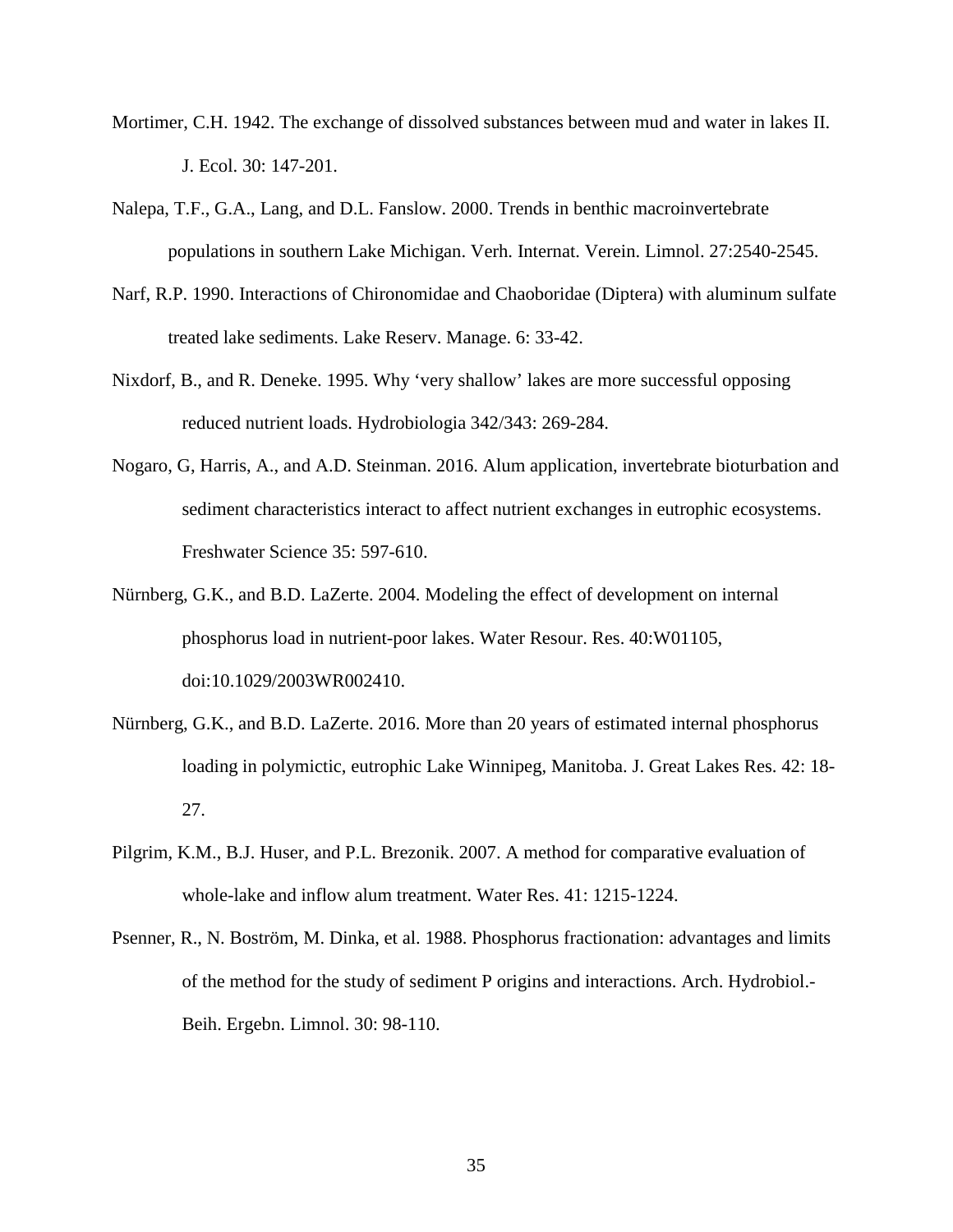- Purcell, A.H., D.W. Bressler, M.J. Paul, M.T. Barbour, E.T. Rankin, J.L. Carter, and V.H. Resh 2009. Assessment tools for urban catchments: developing biological indicators based on benthic macroinvertebrates. J. Am. Water Resour. Assoc. 45:306-319.
- Qin, L., Zeng, Q., Zhang, W., Li, X., Steinman, A.D., and X. Du. 2016. Estimating internal P loading in a deep water reservoir of northern China using three different methods. Environ. Sci. Pollut. Res. DOI 10.1007/s11356-016-7035-0
- Reitzel, K., J. Hansen, F.O. Andersen, K.S. Hansen, and H.S. Hansen. 2005. Lake restoration by dosing aluminum relative to mobile phosphorus in the sediment. Env. Sci. Tech. 39: 4134-4140.
- Robb, M., B. Greenop, Z. Goss, G. Douglas, G. and J. Adeney. 2003. Application of PhoslockTM, an innovative phosphorus binding clay, to two Western Australian waterways: preliminary findings. Hydrobiologia 494: 237-243.
- Rydin, E. and E.B. Welch. 1999. Dosing alum to Wisconsin Lake sediments based on possible formation of aluminum bound phosphate. Lake Reserv. Manage. 15: 324-331.
- Sas, H. 1989. Lake restoration by reduction of nutrient loading: expectations, experiences and extrapolation. Academia-Verlag, Richarz, St. Augustine, Germany.
- Selig, U. 2003. Particle size-related phosphate binding and P-release at the sediment-water interface in a shallow German lake. Hydrobiologia 492: 107-118.
- Sharpley, A., H.P. Jarvie, A. Buda, L. May, B. Spears, and P. Kleinman. 2013. Phosphorus legacy: Overcoming the effects of past management practices to mitigate future water quality impairment. J. Environ. Qual. 42: 1308-1326.
- Smeltzer, E., R.A. Kirn, and S. Fiske. 1999. Long-term water quality and biological effects of alum treatment of Lake Morey, Vermont. Lake Reserv. Manage. 15: 173-184.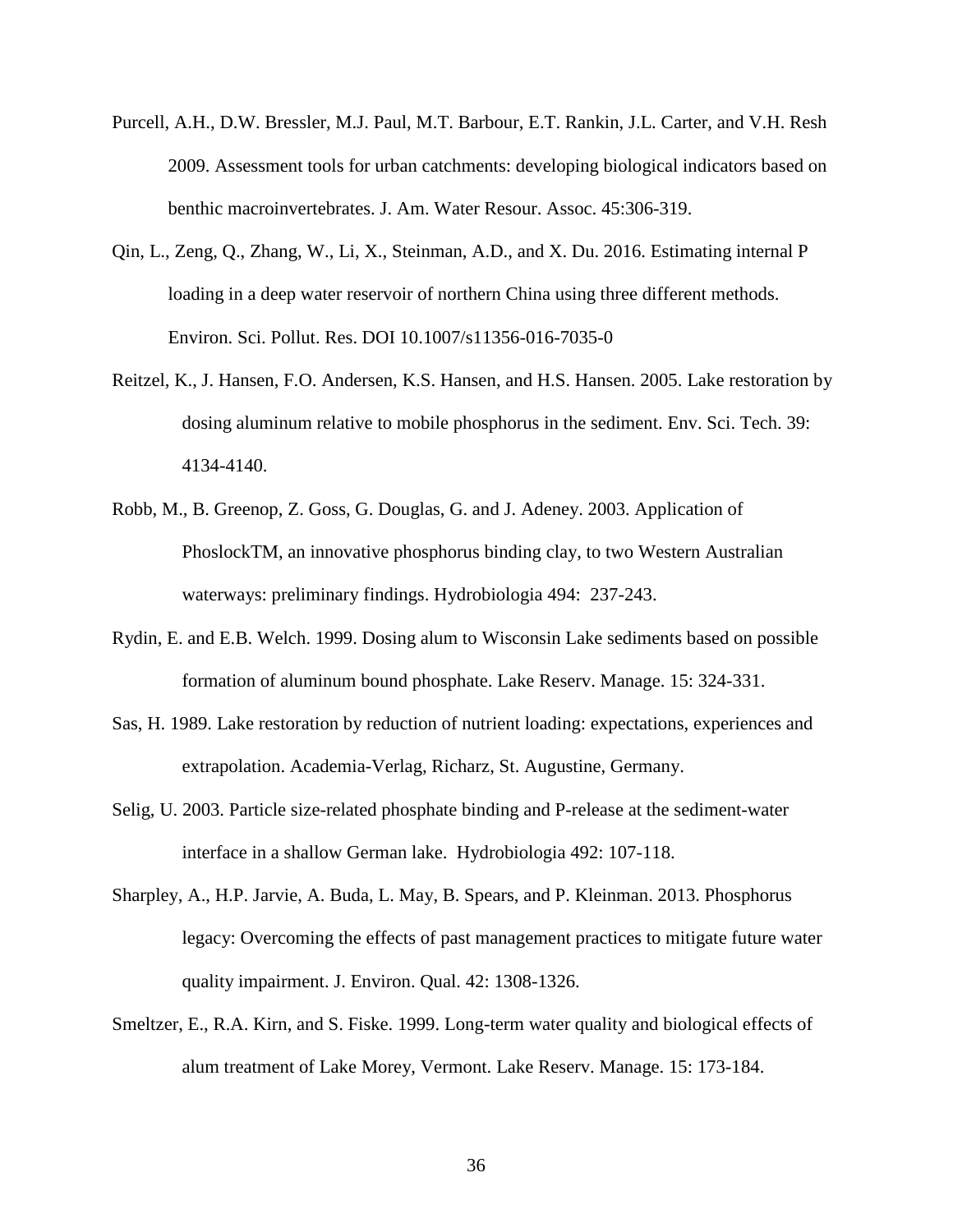- Søndergaard, M., J.P. Jensen, and E. Jeppesen. 2001. Retention and internal loading of phosphorus in shallow, eutrophic lakes. TheScientificWorld 1: 427–442.
- Søndergaard, M., R. Bjerring, and E. Jeppesen. 2012. Persistent internal loading during summer in shallow lakes. Hydrobiologia 710: 95-107.
- Spears, B.M., L. Carvalho, R. Perkins, A. Kirika, and D.M. Paterson. 2012. Long-term variation and regulation of internal phosphorus loading in Loch Leven. Hydrobiologia 681: 23-33.
- Spears, B.M., M. Lürling, S. Yasseri, A.T. Castro-Castellon, M. Gibbs, M., S. Meis, C. McDonald, J. McIntosh, D. Sleep, and F. Van Oosterhout. 2013. Lake responses following lanthanum-modified bentonite clay (Phoslock®) application: an analysis of water column lanthanum data from 16 case study lakes. Water Res. 47: 5930-5942.
- Spears, B.M., E.B. Mackay, S. Yasseri, I.D.M. Gunn, K.E. Waters, C. Andrews, S. Cole, M. De Ville, A. Kelly, S. Meis, A.L. Moore, G.K. Nurnberg, F. van Ooserhout, J. Pitt, G. Madgwick, H.J. Woods, and M. Lürling. 2016. A meta-analysis of water quality and aquatic macrophyte responses in 18 lakes treated with lanthanum-modified bentonite clay (Phoslock®). Water Res. 97: 111-121.
- Steinman, A.D., K.E., Havens, N.G. Aumen, R.T. James, K.-R. Jin, J. Zhang, and B. Rosen. 1999. Phosphorus in Lake Okeechobee: sources, sinks, and strategies. p. 527-544. *In* K.R. Reddy, G.A. O'Connor, and C.L. Schelske (ed.) Phosphorus Biogeochemistry of Subtropical Ecosystems: Florida as a case example. CRC/Lewis Publ., New York.
- Steinman, A.D., R. Rediske, and K.R. Reddy. 2004. The reduction of internal phosphorus loading using alum in Spring Lake, Michigan. J. Environ. Qual. 33: 2040-2048.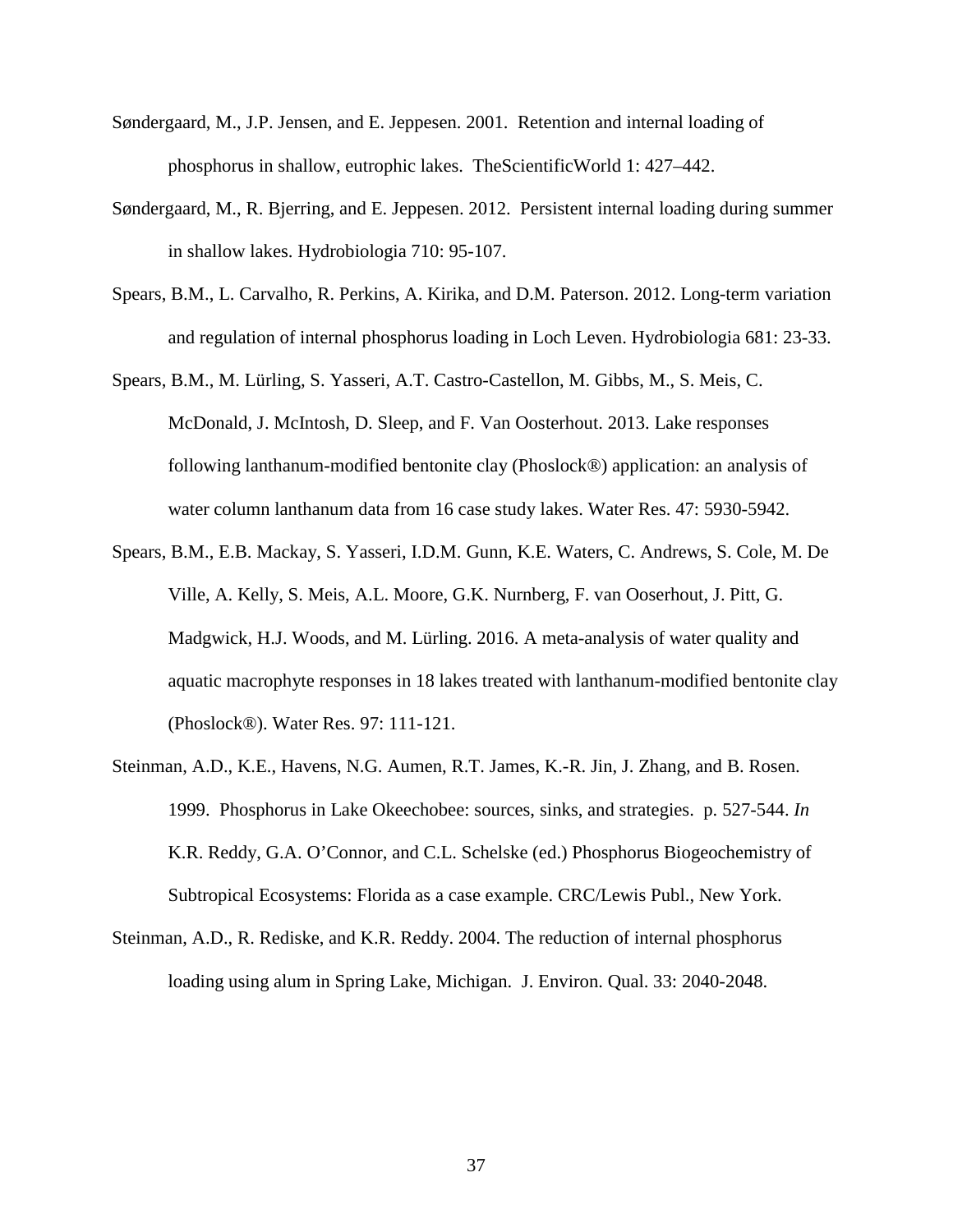- Steinman, A.D., L. Nemeth, E. Nemeth, and R. Rediske. 2006. Factors influencing internal P loading in a western Michigan, drowned river-mouth lake. J. No. Am. Benthol. Soc. 25: 304-312.
- Steinman, A.D. and M. Ogdahl. 2008. Ecological effects after an alum treatment in Spring Lake, Michigan. J. Environ. Qual. 37: 22-29.
- Steinman, A.D. and M.E. Ogdahl. 2012. Macroinvertebrate response and internal phosphorus loading in a Michigan Lake after alum treatment. J. Environ. Qual. 41: 1540-1548.
- Steinman, A.D., E.S. Isely, and K. Thompson. 2015. Stormwater runoff to an impaired lake: impacts and solutions. Environ. Monitor. Assess. 187: 1-14.
- Stemberger, R.S. and J.M. Lazorchak. 1994. Zooplankton assemblage responses to disturbance gradients. Can. J. Fish. Aquat. Sci. 51: 2435–2447.
- Stumm, W., and J.J. Morgan. 1996. Aquatic Chemistry (3rd edn.). John Wiley & Sons, Inc., New York.
- U.S. EPA (United States Environmental Protection Agency) 1993. Method for the determination of inorganic substances in environmental samples (EPA/600/R-93/100).
- U.S. EPA (United States Environmental Protection Agency).1996. Test Methods for Evaluating Solid Waste, Physical/Chemical Methods, SW-846, 3rd ed., Final Update III, Revision 2, December 1996, Method 6010B. US EPA National Service Center for Environmental Publications. <www.epa.gov/nscep/>
- Van Rees, K.C.J., K.R. Reddy, and P.S.C. Rao. 1996. Influence of benthic organisms on solute transport in lake sediments. Hydrobiologia 317: 31-40.